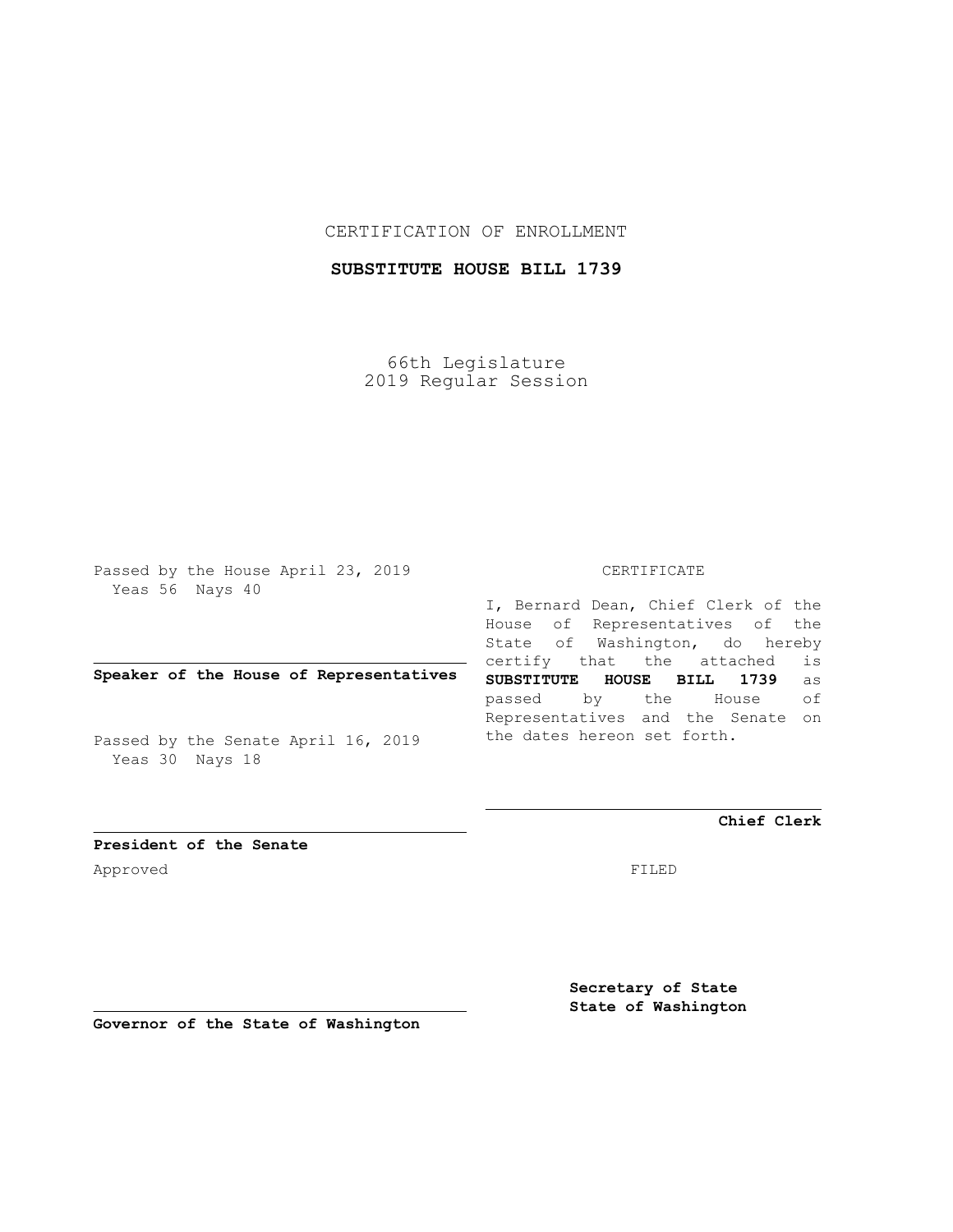### **SUBSTITUTE HOUSE BILL 1739**

AS AMENDED BY THE SENATE

Passed Legislature - 2019 Regular Session

# **State of Washington 66th Legislature 2019 Regular Session**

**By** House Civil Rights & Judiciary (originally sponsored by Representatives Valdez, Dolan, Kilduff, Pollet, Bergquist, Frame, Jinkins, Kloba, and Macri; by request of Attorney General)

READ FIRST TIME 02/13/19.

1 AN ACT Relating to firearms that are undetectable or untraceable; amending RCW 9.41.010, 9.41.190, and 9.41.220; reenacting and amending RCW 9.94A.515; creating a new section; prescribing penalties; providing an effective date; and declaring an emergency.

5 BE IT ENACTED BY THE LEGISLATURE OF THE STATE OF WASHINGTON:

6 **Sec. 1.** RCW 9.41.010 and 2019 c 3 s 16 (Initiative Measure No. 7 1639) are each amended to read as follows:

8 Unless the context clearly requires otherwise, the definitions in 9 this section apply throughout this chapter.

 (1) "Antique firearm" means a firearm or replica of a firearm not designed or redesigned for using rim fire or conventional center fire ignition with fixed ammunition and manufactured in or before 1898, including any matchlock, flintlock, percussion cap, or similar type of ignition system and also any firearm using fixed ammunition manufactured in or before 1898, for which ammunition is no longer manufactured in the United States and is not readily available in the 17 ordinary channels of commercial trade.

 (2) "Barrel length" means the distance from the bolt face of a closed action down the length of the axis of the bore to the crown of the muzzle, or in the case of a barrel with attachments to the end of any legal device permanently attached to the end of the muzzle.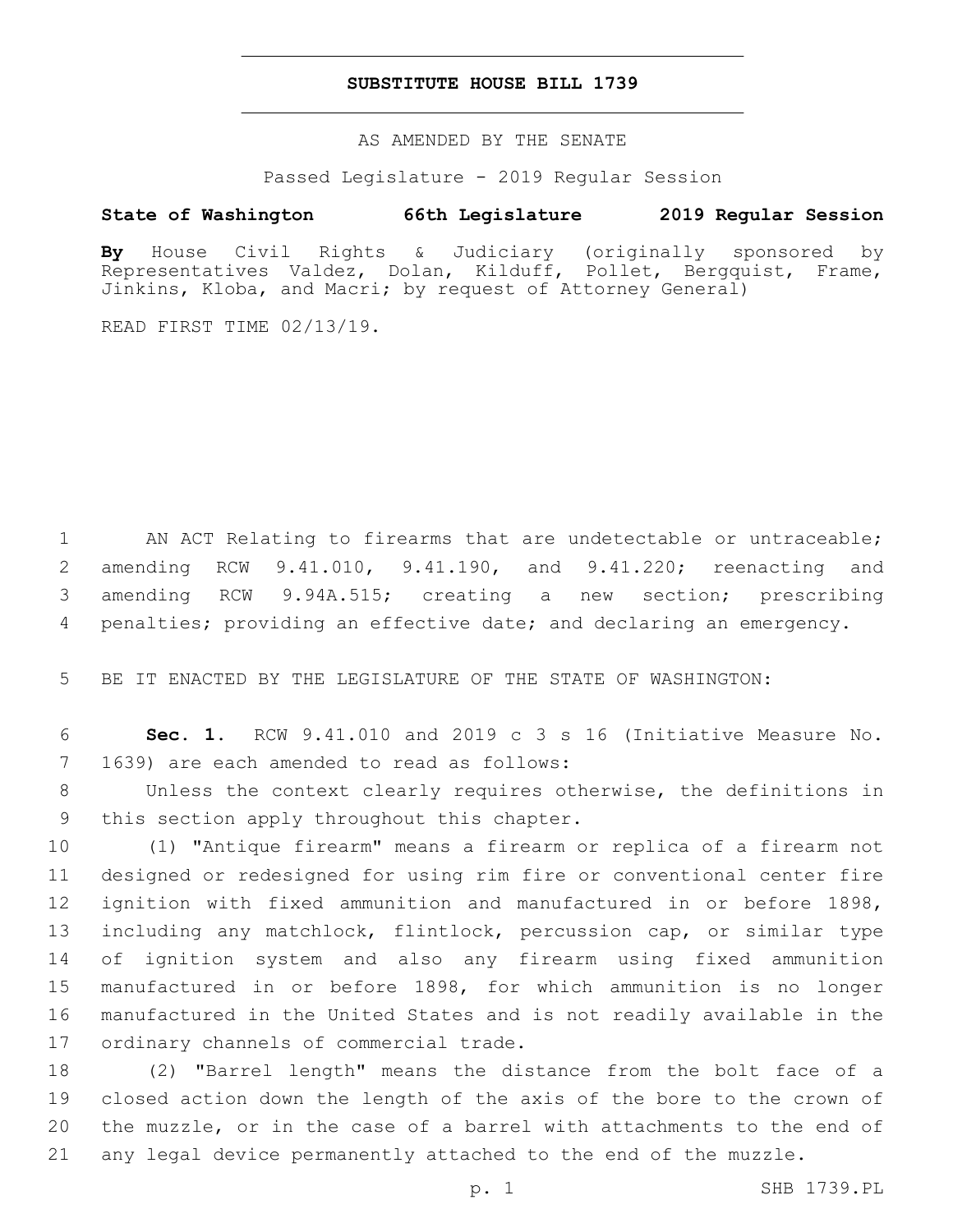(3) "Bump-fire stock" means a butt stock designed to be attached to a semiautomatic firearm with the effect of increasing the rate of fire achievable with the semiautomatic firearm to that of a fully automatic firearm by using the energy from the recoil of the firearm to generate reciprocating action that facilitates repeated activation 6 of the trigger.

(4) "Crime of violence" means:7

 (a) Any of the following felonies, as now existing or hereafter amended: Any felony defined under any law as a class A felony or an attempt to commit a class A felony, criminal solicitation of or criminal conspiracy to commit a class A felony, manslaughter in the first degree, manslaughter in the second degree, indecent liberties if committed by forcible compulsion, kidnapping in the second degree, arson in the second degree, assault in the second degree, assault of 15 a child in the second degree, extortion in the first degree, burglary 16 in the second degree, residential burglary, and robbery in the second 17 degree;

 (b) Any conviction for a felony offense in effect at any time prior to June 6, 1996, which is comparable to a felony classified as a crime of violence in (a) of this subsection; and

 (c) Any federal or out-of-state conviction for an offense comparable to a felony classified as a crime of violence under (a) or 23 (b) of this subsection.

 (5) "Curio or relic" has the same meaning as provided in 27 25 C.F.R. Sec. 478.11.

 (6) "Dealer" means a person engaged in the business of selling firearms at wholesale or retail who has, or is required to have, a federal firearms license under 18 U.S.C. Sec. 923(a). A person who does not have, and is not required to have, a federal firearms license under 18 U.S.C. Sec. 923(a), is not a dealer if that person makes only occasional sales, exchanges, or purchases of firearms for the enhancement of a personal collection or for a hobby, or sells all or part of his or her personal collection of firearms.

 (7) "Family or household member" means "family" or "household 35 member" as used in RCW 10.99.020.

 (8) "Felony" means any felony offense under the laws of this state or any federal or out-of-state offense comparable to a felony 38 offense under the laws of this state.

 (9) "Felony firearm offender" means a person who has previously been convicted or found not guilty by reason of insanity in this

p. 2 SHB 1739.PL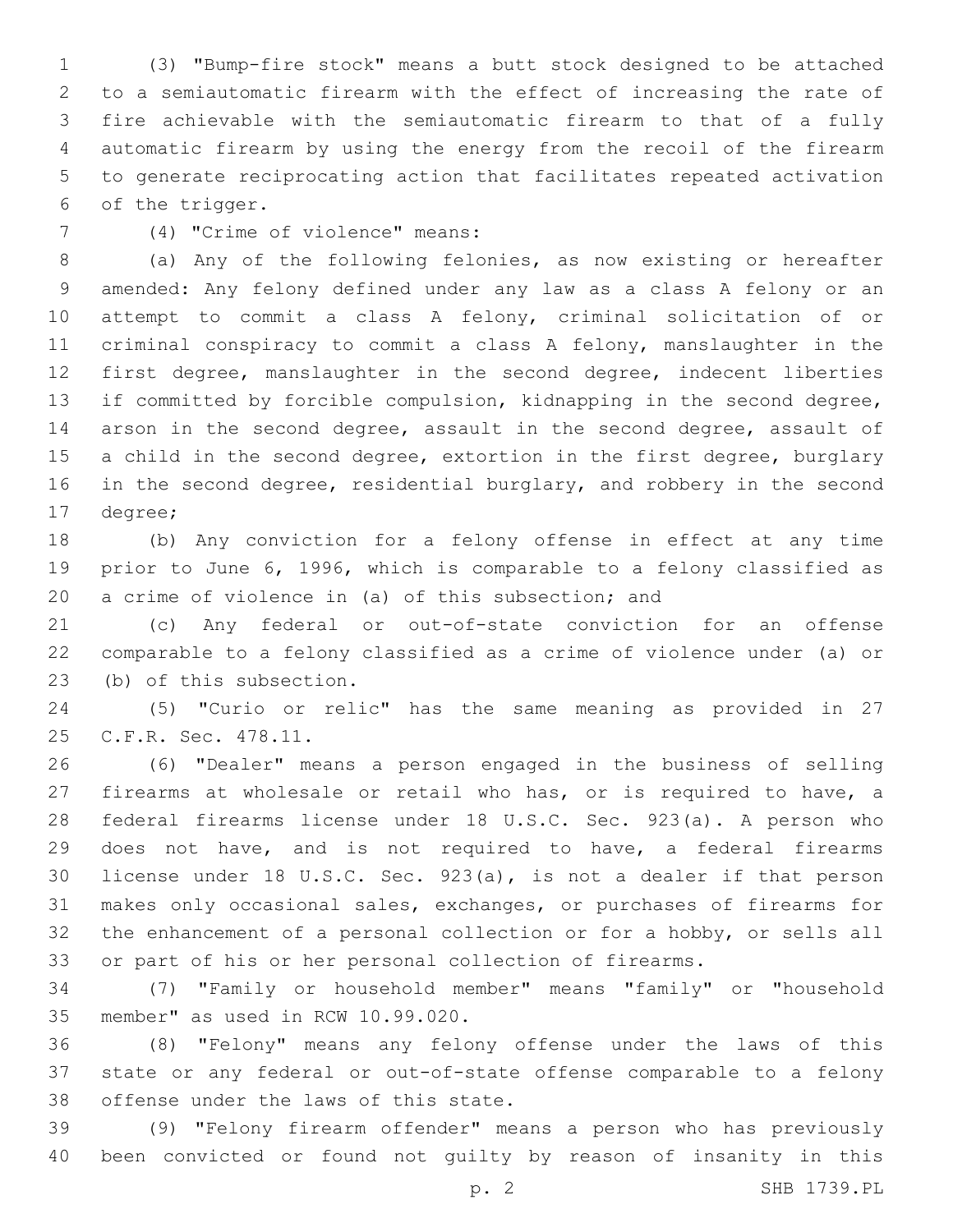state of any felony firearm offense. A person is not a felony firearm offender under this chapter if any and all qualifying offenses have been the subject of an expungement, pardon, annulment, certificate, or rehabilitation, or other equivalent procedure based on a finding of the rehabilitation of the person convicted or a pardon, annulment, or other equivalent procedure based on a finding of innocence.

- (10) "Felony firearm offense" means:7
- 

8 (a) Any felony offense that is a violation of this chapter;

9 (b) A violation of RCW 9A.36.045;

10 (c) A violation of RCW 9A.56.300;

11 (d) A violation of RCW 9A.56.310;

 (e) Any felony offense if the offender was armed with a firearm 13 in the commission of the offense.

 (11) "Firearm" means a weapon or device from which a projectile or projectiles may be fired by an explosive such as gunpowder. "Firearm" does not include a flare gun or other pyrotechnic visual distress signaling device, or a powder-actuated tool or other device designed solely to be used for construction purposes.

19 (12) "Gun" has the same meaning as firearm.

 (13) "Law enforcement officer" includes a general authority Washington peace officer as defined in RCW 10.93.020, or a specially commissioned Washington peace officer as defined in RCW 10.93.020. "Law enforcement officer" also includes a limited authority Washington peace officer as defined in RCW 10.93.020 if such officer is duly authorized by his or her employer to carry a concealed 26 pistol.

 (14) "Lawful permanent resident" has the same meaning afforded a person "lawfully admitted for permanent residence" in 8 U.S.C. Sec. 29 1101(a)(20).

 (15) "Licensed collector" means a person who is federally 31 licensed under 18 U.S.C. Sec. 923(b).

 (16) "Licensed dealer" means a person who is federally licensed 33 under 18 U.S.C. Sec. 923(a).

- 34 (17) "Loaded" means:
- (a) There is a cartridge in the chamber of the firearm;

 (b) Cartridges are in a clip that is locked in place in the 37 firearm;

 (c) There is a cartridge in the cylinder of the firearm, if the 39 firearm is a revolver;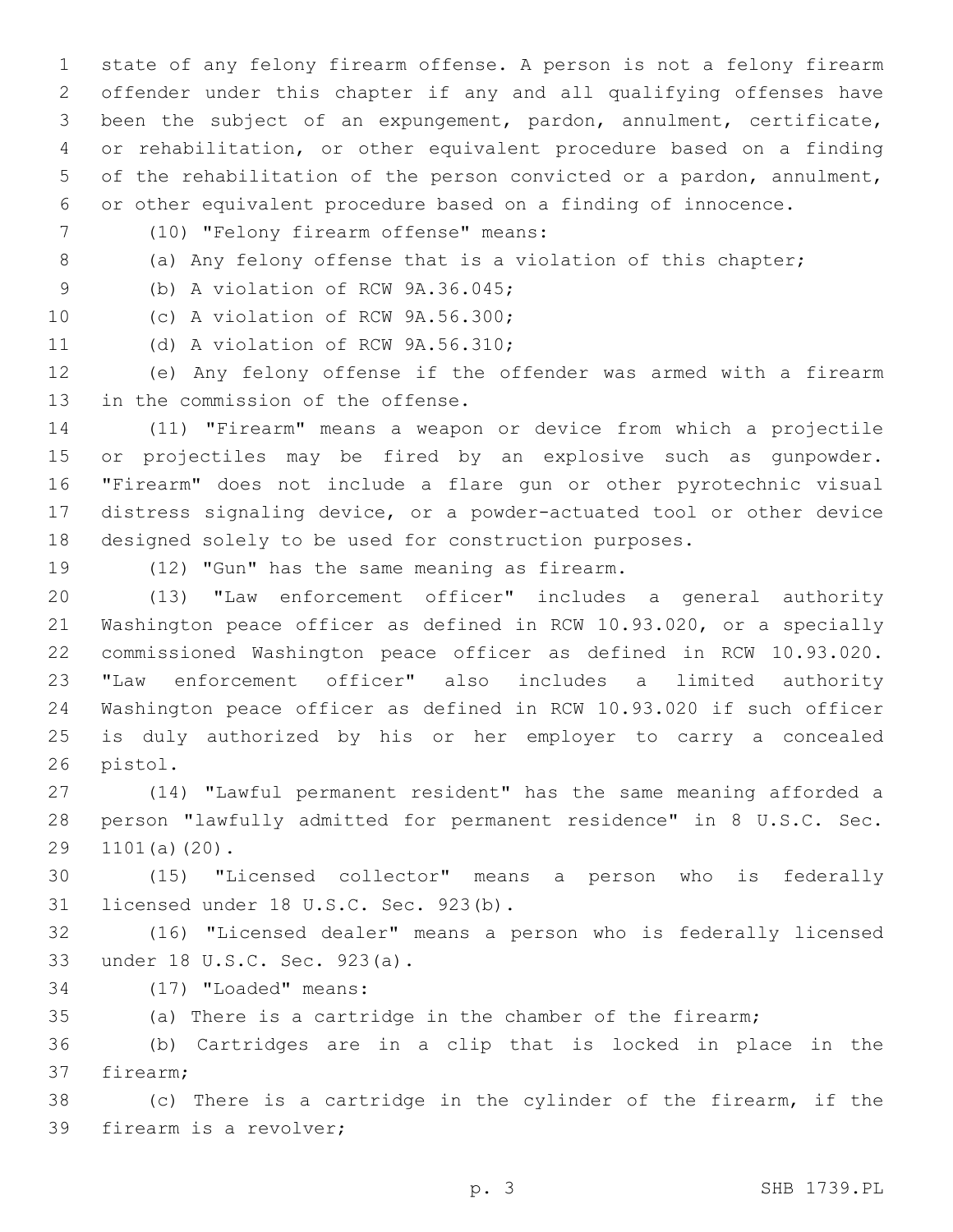(d) There is a cartridge in the tube or magazine that is inserted 2 in the action; or

 (e) There is a ball in the barrel and the firearm is capped or 4 primed if the firearm is a muzzle loader.

 (18) "Machine gun" means any firearm known as a machine gun, mechanical rifle, submachine gun, or any other mechanism or instrument not requiring that the trigger be pressed for each shot and having a reservoir clip, disc, drum, belt, or other separable mechanical device for storing, carrying, or supplying ammunition which can be loaded into the firearm, mechanism, or instrument, and fired therefrom at the rate of five or more shots per second.

 (19) "Nonimmigrant alien" means a person defined as such in 8 13 U.S.C. Sec. 1101(a)(15).

 (20) "Person" means any individual, corporation, company, association, firm, partnership, club, organization, society, joint 16 stock company, or other legal entity.

 (21) "Pistol" means any firearm with a barrel less than sixteen inches in length, or is designed to be held and fired by the use of a 19 single hand.

 (22) "Rifle" means a weapon designed or redesigned, made or remade, and intended to be fired from the shoulder and designed or redesigned, made or remade, and intended to use the energy of the explosive in a fixed metallic cartridge to fire only a single projectile through a rifled bore for each single pull of the trigger.

 (23) "Sale" and "sell" mean the actual approval of the delivery of a firearm in consideration of payment or promise of payment.

27 (24) "Secure gun storage" means:

 (a) A locked box, gun safe, or other secure locked storage space that is designed to prevent unauthorized use or discharge of a 30 firearm; and

(b) The act of keeping an unloaded firearm stored by such means.

 (25) "Semiautomatic assault rifle" means any rifle which utilizes a portion of the energy of a firing cartridge to extract the fired cartridge case and chamber the next round, and which requires a separate pull of the trigger to fire each cartridge.

 "Semiautomatic assault rifle" does not include antique firearms, any firearm that has been made permanently inoperable, or any firearm that is manually operated by bolt, pump, lever, or slide action.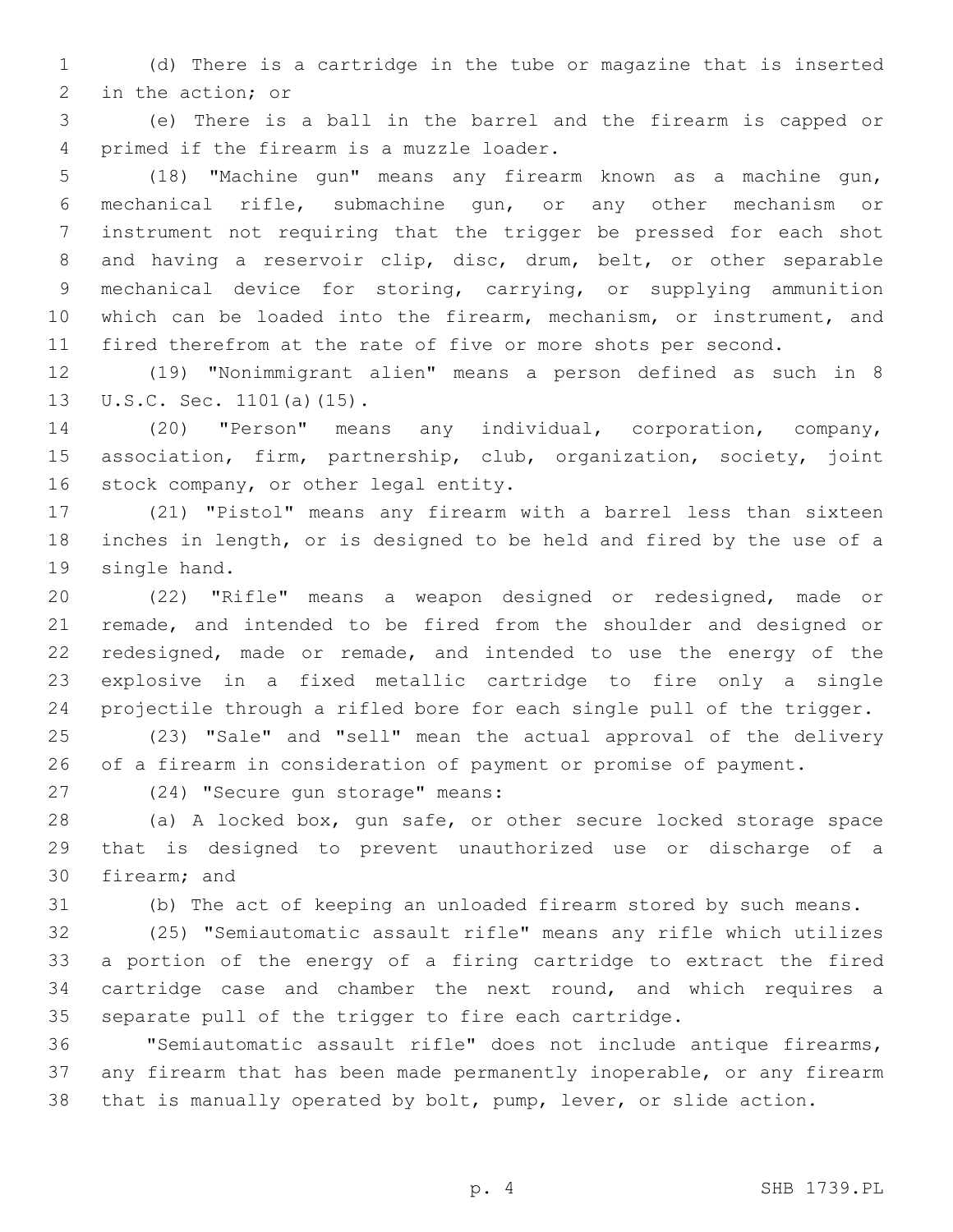(26) "Serious offense" means any of the following felonies or a felony attempt to commit any of the following felonies, as now 3 existing or hereafter amended:

4 (a) Any crime of violence;

 (b) Any felony violation of the uniform controlled substances act, chapter 69.50 RCW, that is classified as a class B felony or that has a maximum term of imprisonment of at least ten years;

8 (c) Child molestation in the second degree;

9 (d) Incest when committed against a child under age fourteen;

- 10 (e) Indecent liberties;
- 11 (f) Leading organized crime;
- (g) Promoting prostitution in the first degree;
- 13 (h) Rape in the third degree;
- 14 (i) Drive-by shooting;
- 15 (j) Sexual exploitation;

 (k) Vehicular assault, when caused by the operation or driving of a vehicle by a person while under the influence of intoxicating liquor or any drug or by the operation or driving of a vehicle in a 19 reckless manner;

 (l) Vehicular homicide, when proximately caused by the driving of any vehicle by any person while under the influence of intoxicating liquor or any drug as defined by RCW 46.61.502, or by the operation 23 of any vehicle in a reckless manner;

 (m) Any other class B felony offense with a finding of sexual motivation, as "sexual motivation" is defined under RCW 9.94A.030;

 (n) Any other felony with a deadly weapon verdict under RCW 27 9.94A.825;

 (o) Any felony offense in effect at any time prior to June 6, 1996, that is comparable to a serious offense, or any federal or out- of-state conviction for an offense that under the laws of this state would be a felony classified as a serious offense; or

32 (p) Any felony conviction under RCW 9.41.115.

 (27) "Short-barreled rifle" means a rifle having one or more barrels less than sixteen inches in length and any weapon made from a rifle by any means of modification if such modified weapon has an 36 overall length of less than twenty-six inches.

 (28) "Short-barreled shotgun" means a shotgun having one or more barrels less than eighteen inches in length and any weapon made from a shotgun by any means of modification if such modified weapon has an 40 overall length of less than twenty-six inches.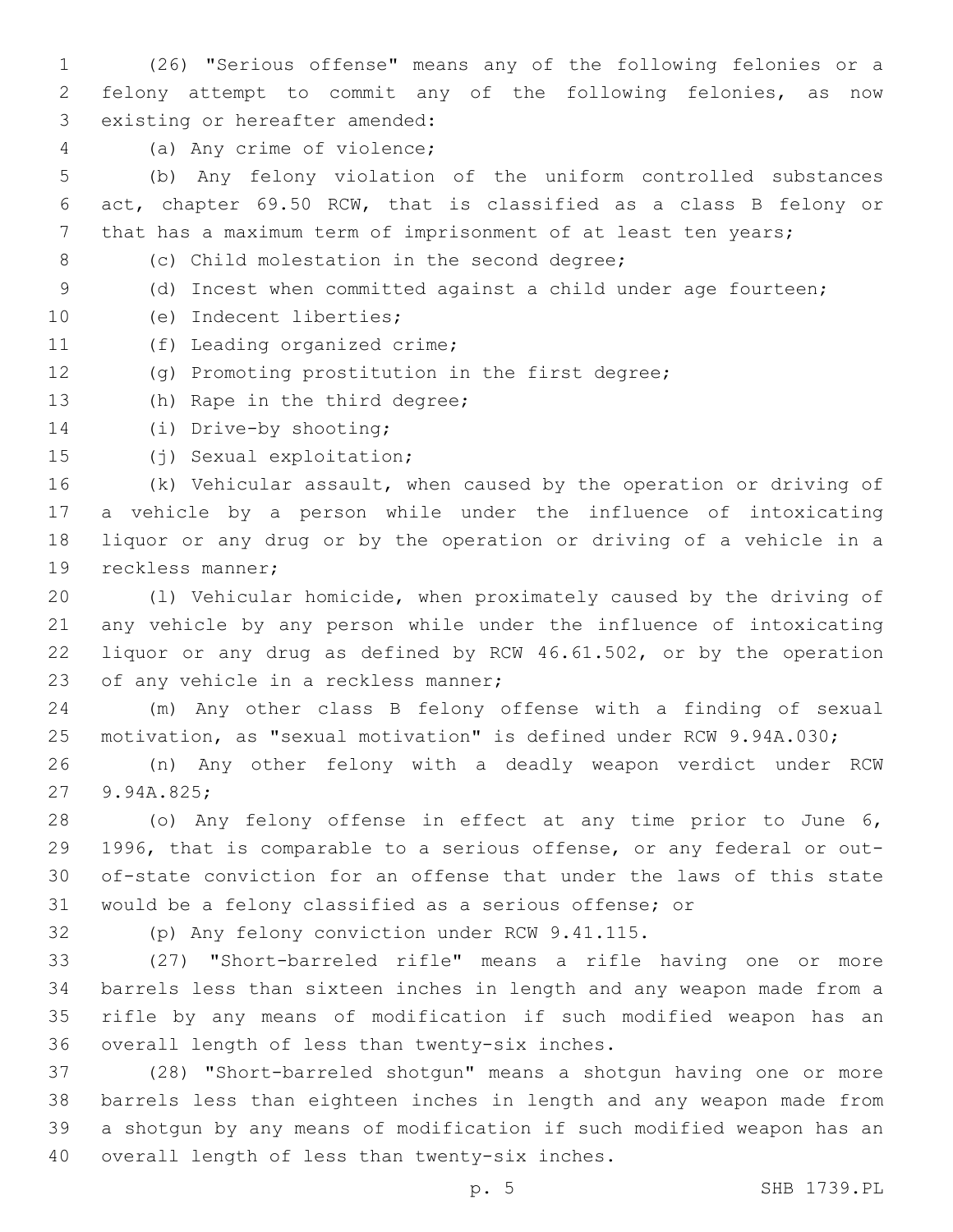(29) "Shotgun" means a weapon with one or more barrels, designed or redesigned, made or remade, and intended to be fired from the shoulder and designed or redesigned, made or remade, and intended to use the energy of the explosive in a fixed shotgun shell to fire through a smooth bore either a number of ball shot or a single 6 projectile for each single pull of the trigger.

 (30) "Transfer" means the intended delivery of a firearm to another person without consideration of payment or promise of payment including, but not limited to, gifts and loans. "Transfer" does not include the delivery of a firearm owned or leased by an entity licensed or qualified to do business in the state of Washington to, 12 or return of such a firearm by, any of that entity's employees or agents, defined to include volunteers participating in an honor guard, for lawful purposes in the ordinary course of business.

 (31) "Unlicensed person" means any person who is not a licensed 16 dealer under this chapter.

 (32) "Manufacture" means, with respect to a firearm, the 18 fabrication or construction of a firearm.

 (33) "Undetectable firearm" means any firearm that is not as detectable as 3.7 ounces of 17-4 PH stainless steel by walk-through 21 metal detectors or magnetometers commonly used at airports or any 22 firearm where the barrel, the slide or cylinder, or the frame or 23 receiver of the firearm would not generate an image that accurately 24 depicts the shape of the part when examined by the types of X-ray machines commonly used at airports.

 (34) "Untraceable firearm" means any firearm manufactured after July 1, 2019, that is not an antique firearm and that cannot be traced by law enforcement by means of a serial number affixed to the firearm by a federally licensed manufacturer or importer.

 NEW SECTION. **Sec. 2.** (1) No person may knowingly or recklessly allow, facilitate, aid, or abet the manufacture or assembly of an undetectable firearm or untraceable firearm by a person who: (a) Is ineligible under state or federal law to possess a firearm; or (b) has signed a valid voluntary waiver of firearm rights that has not been revoked under RCW 9.41.350. For purposes of this provision, the failure to conduct a background check as provided in RCW 9.41.113 shall be prima facie evidence of recklessness.

 (2)(a) Any person violating this section is guilty of a gross 39 misdemeanor punishable under chapter 9A.20 RCW.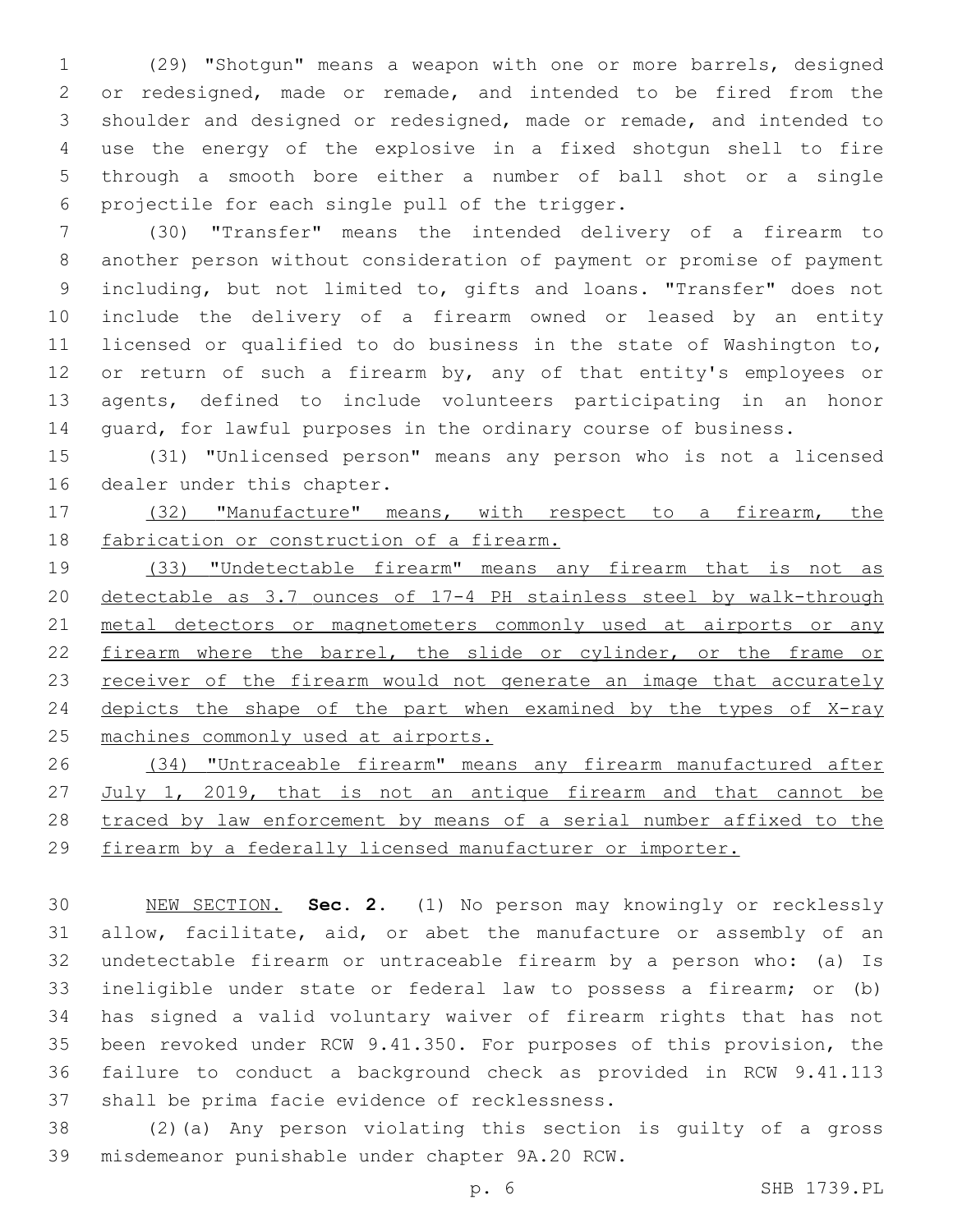(b) If a person previously has been found guilty under this section, then the person is guilty of a class C felony punishable under chapter 9A.20 RCW for each subsequent knowing violation of this section. A person is guilty of a separate offense for each and every 5 firearm to which this section applies.

 **Sec. 3.** RCW 9.41.190 and 2018 c 7 s 3 are each amended to read 7 as follows:

 (1) Except as otherwise provided in this section, it is unlawful 9 for any person to:

 (a) Manufacture, own, buy, sell, loan, furnish, transport, or have in possession or under control, any machine gun, bump-fire 12 stock, undetectable firearm, short-barreled shotgun, or short-13 barreled rifle;

 (b) Manufacture, own, buy, sell, loan, furnish, transport, or have in possession or under control, any part designed and intended solely and exclusively for use in a machine gun, bump-fire stock, undetectable firearm, short-barreled shotgun, or short-barreled rifle, or in converting a weapon into a machine gun, short-barreled 19 shotgun, or short-barreled rifle;  $((\theta \cdot \hat{r}))$ 

 (c) Assemble or repair any machine gun, bump-fire stock, undetectable firearm, short-barreled shotgun, or short-barreled rifle; or

 (d) Manufacture an untraceable firearm with the intent to sell 24 the untraceable firearm.

 (2) It is not unlawful for a person to manufacture, own, buy, sell, loan, furnish, transport, assemble, or repair, or have in 27 possession or under control, a short-barreled rifle, or any part designed or intended solely and exclusively for use in a short- barreled rifle or in converting a weapon into a short-barreled rifle, if the person is in compliance with applicable federal law.

(3) Subsection (1) of this section shall not apply to:

 (a) Any peace officer in the discharge of official duty or traveling to or from official duty, or to any officer or member of the armed forces of the United States or the state of Washington in the discharge of official duty or traveling to or from official duty; 36 or

 (b) A person, including an employee of such person if the employee has undergone fingerprinting and a background check, who or which is exempt from or licensed under federal law, and engaged in

p. 7 SHB 1739.PL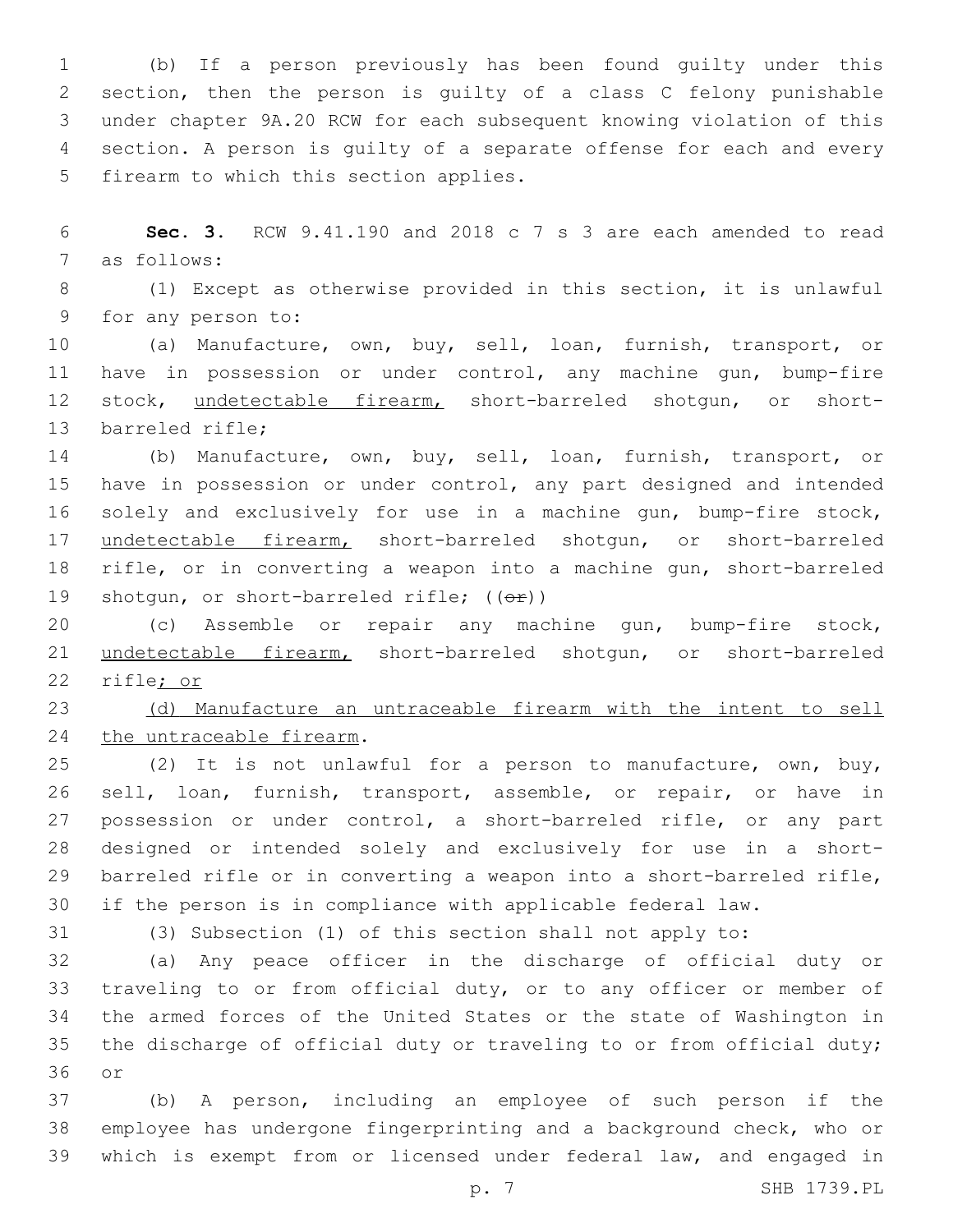the production, manufacture, repair, or testing of machine guns, bump-fire stocks, short-barreled shotguns, or short-barreled rifles:

 (i) To be used or purchased by the armed forces of the United 4 States;

 (ii) To be used or purchased by federal, state, county, or municipal law enforcement agencies; or6

 (iii) For exportation in compliance with all applicable federal 8 laws and regulations.

 (4) It shall be an affirmative defense to a prosecution brought under this section that the machine gun or short-barreled shotgun was acquired prior to July 1, 1994, and is possessed in compliance with 12 federal law.

 (5) Any person violating this section is guilty of a class C 14 felony.

 **Sec. 4.** RCW 9.41.220 and 2018 c 7 s 4 are each amended to read as follows:16

17 All machine guns, bump-fire stocks, undetectable firearms, short- barreled shotguns, or short-barreled rifles, or any part designed and intended solely and exclusively for use in a machine gun, short- barreled shotgun, or short-barreled rifle, or in converting a weapon into a machine gun, short-barreled shotgun, or short-barreled rifle, illegally held or illegally possessed are hereby declared to be contraband, and it shall be the duty of all peace officers, and/or any officer or member of the armed forces of the United States or the state of Washington, to seize said machine gun, bump-fire stock, undetectable firearm, short-barreled shotgun, or short-barreled rifle, or parts thereof, wherever and whenever found.

 **Sec. 5.** RCW 9.94A.515 and 2018 c 236 s 721 and 2018 c 7 s 7 are 29 each reenacted and amended to read as follows: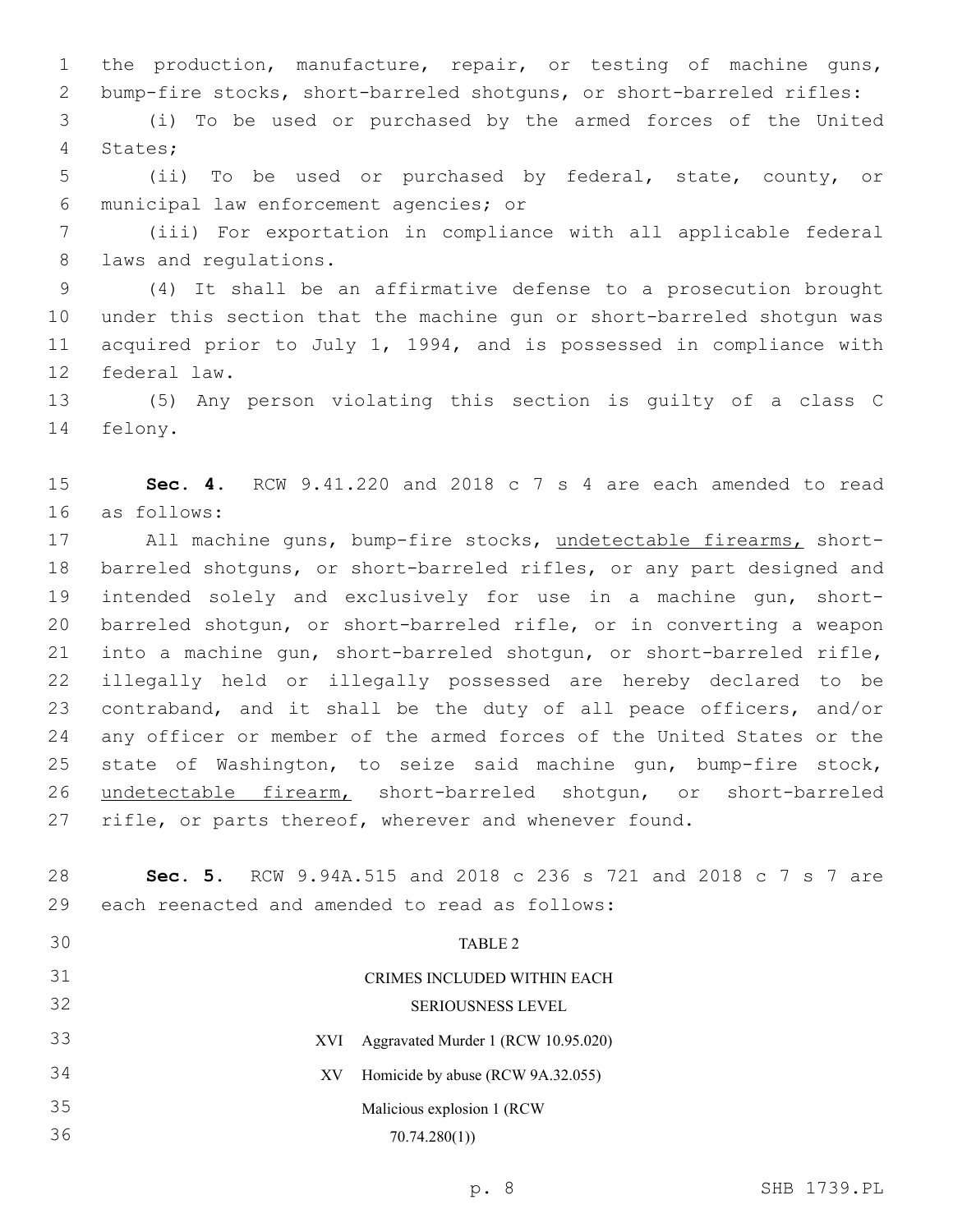| $\mathbf 1$    |      | Murder 1 (RCW 9A.32.030)                                              |
|----------------|------|-----------------------------------------------------------------------|
| 2              | XIV  | Murder 2 (RCW 9A.32.050)                                              |
| 3              |      | Trafficking 1 (RCW 9A.40.100(1))                                      |
| $\overline{4}$ | XIII | Malicious explosion 2 (RCW                                            |
| 5              |      | 70.74.280(2)                                                          |
| 6<br>7         |      | Malicious placement of an explosive 1<br>(RCW 70.74.270(1))           |
| 8              | XII  | Assault 1 (RCW 9A.36.011)                                             |
| 9              |      | Assault of a Child 1 (RCW 9A.36.120)                                  |
| 10<br>11       |      | Malicious placement of an imitation<br>device 1 (RCW 70.74.272(1)(a)) |
| 12<br>13       |      | Promoting Commercial Sexual Abuse of<br>a Minor (RCW 9.68A.101)       |
| 14             |      | Rape 1 (RCW 9A.44.040)                                                |
| 15             |      | Rape of a Child 1 (RCW 9A.44.073)                                     |
| 16             |      | Trafficking 2 (RCW 9A.40.100(3))                                      |
| 17             | XI   | Manslaughter 1 (RCW 9A.32.060)                                        |
| 18             |      | Rape 2 (RCW 9A.44.050)                                                |
| 19             |      | Rape of a Child 2 (RCW 9A.44.076)                                     |
| 20             |      | Vehicular Homicide, by being under the                                |
| 21             |      | influence of intoxicating liquor or                                   |
| 22             |      | any drug (RCW 46.61.520)                                              |
| 23             |      | Vehicular Homicide, by the operation of                               |
| 24<br>25       |      | any vehicle in a reckless manner<br>(RCW 46.61.520)                   |
| 26             | X    | Child Molestation 1 (RCW 9A.44.083)                                   |
| 27             |      | Criminal Mistreatment 1 (RCW                                          |
| 28             |      | 9A.42.020)                                                            |
| 29             |      | Indecent Liberties (with forcible                                     |
| 30             |      | compulsion) (RCW                                                      |
| 31             |      | 9A.44.100(1)(a)                                                       |
| 32             |      | Kidnapping 1 (RCW 9A.40.020)                                          |
| 33             |      | Leading Organized Crime (RCW                                          |
| 34             |      | 9A.82.060(1)(a)                                                       |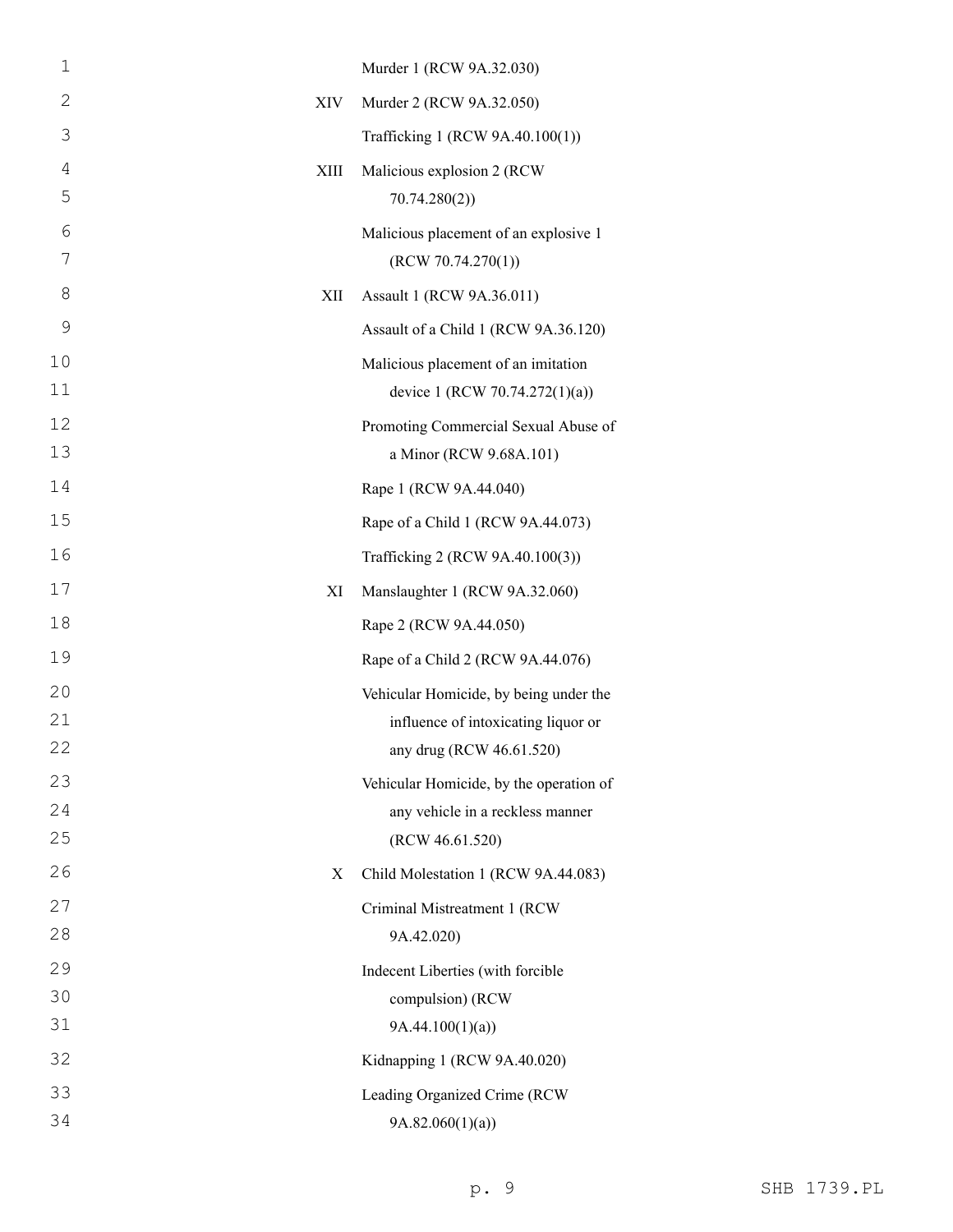| 1  |      | Malicious explosion 3 (RCW             |
|----|------|----------------------------------------|
| 2  |      | 70.74.280(3)                           |
| 3  |      | Sexually Violent Predator Escape (RCW  |
| 4  |      | 9A.76.115)                             |
| 5  | IX   | Abandonment of Dependent Person 1      |
| 6  |      | (RCW 9A.42.060)                        |
| 7  |      | Assault of a Child 2 (RCW 9A.36.130)   |
| 8  |      | Explosive devices prohibited (RCW      |
| 9  |      | 70.74.180)                             |
| 10 |      | Hit and Run-Death (RCW                 |
| 11 |      | 46.52.020(4)(a)                        |
| 12 |      | Homicide by Watercraft, by being under |
| 13 |      | the influence of intoxicating liquor   |
| 14 |      | or any drug (RCW 79A.60.050)           |
| 15 |      | Inciting Criminal Profiteering (RCW    |
| 16 |      | 9A.82.060(1)(b))                       |
| 17 |      | Malicious placement of an explosive 2  |
| 18 |      | (RCW 70.74.270(2))                     |
| 19 |      | Robbery 1 (RCW 9A.56.200)              |
| 20 |      | Sexual Exploitation (RCW 9.68A.040)    |
| 21 | VIII | Arson 1 (RCW 9A.48.020)                |
| 22 |      | Commercial Sexual Abuse of a Minor     |
| 23 |      | (RCW 9.68A.100)                        |
| 24 |      | Homicide by Watercraft, by the         |
| 25 |      | operation of any vessel in a reckless  |
| 26 |      | manner (RCW 79A.60.050)                |
| 27 |      | Manslaughter 2 (RCW 9A.32.070)         |
| 28 |      | Promoting Prostitution 1 (RCW          |
| 29 |      | 9A.88.070)                             |
| 30 |      | Theft of Ammonia (RCW 69.55.010)       |
| 31 | VII  | Air bag diagnostic systems (causing    |
| 32 |      | bodily injury or death) (RCW           |
| 33 |      | 46.37.660(2)(b)                        |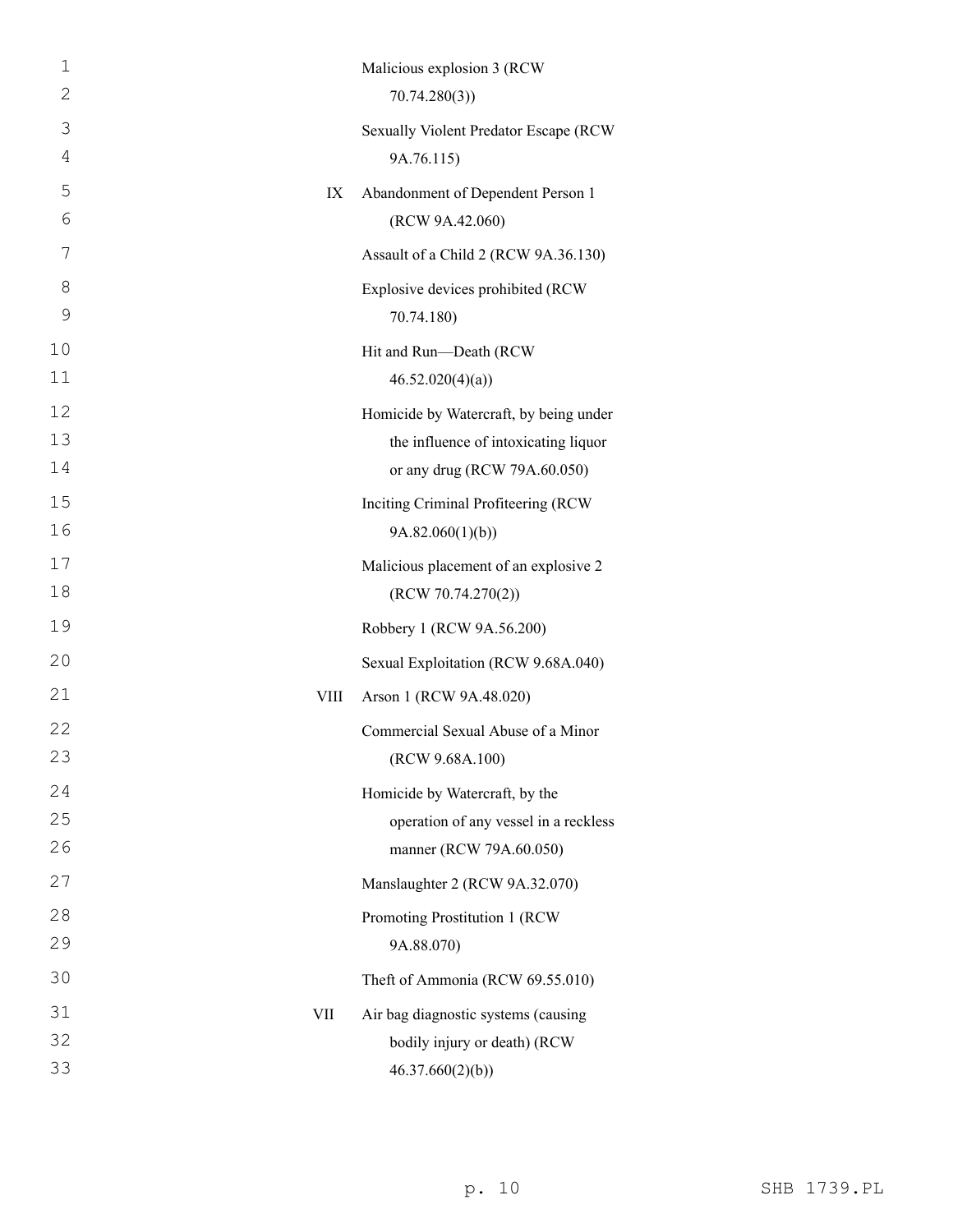| $\mathbf 1$    | Air bag replacement requirements         |
|----------------|------------------------------------------|
| $\overline{2}$ | (causing bodily injury or death)         |
| 3              | (RCW 46.37.660(1)(b))                    |
| 4              | Burglary 1 (RCW 9A.52.020)               |
| 5              | Child Molestation 2 (RCW 9A.44.086)      |
| 6              | Civil Disorder Training (RCW             |
| 7              | 9A.48.120)                               |
| 8              | Dealing in depictions of minor engaged   |
| 9              | in sexually explicit conduct 1           |
| 10             | (RCW 9.68A.050(1))                       |
| 11             | Drive-by Shooting (RCW 9A.36.045)        |
| 12             | Homicide by Watercraft, by disregard     |
| 13             | for the safety of others (RCW            |
| 14             | 79A.60.050)                              |
| 15             | Indecent Liberties (without forcible     |
| 16             | compulsion) (RCW 9A.44.100(1)            |
| 17             | $(b)$ and $(c)$ )                        |
| 18             | Introducing Contraband 1 (RCW            |
| 19             | 9A.76.140)                               |
| 20             | Malicious placement of an explosive 3    |
| 21             | (RCW 70.74.270(3))                       |
| 22             | Manufacture or import counterfeit,       |
| 23             | nonfunctional, damaged, or               |
| 24             | previously deployed air bag              |
| 25             | (causing bodily injury or death)         |
| 26             | (RCW 46.37.650(1)(b))                    |
| 27             | Negligently Causing Death By Use of a    |
| 28             | Signal Preemption Device (RCW            |
| 29             | 46.37.675)                               |
| 30             | Sell, install, or reinstall counterfeit, |
| 31             | nonfunctional, damaged, or               |
| 32             | previously deployed airbag (RCW          |
| 33             | 46.37.650(2)(b)                          |
| 34             | Sending, bringing into state depictions  |
| 35             | of minor engaged in sexually             |
| 36             | explicit conduct 1 (RCW                  |
| 37             | 9.68A.060(1)                             |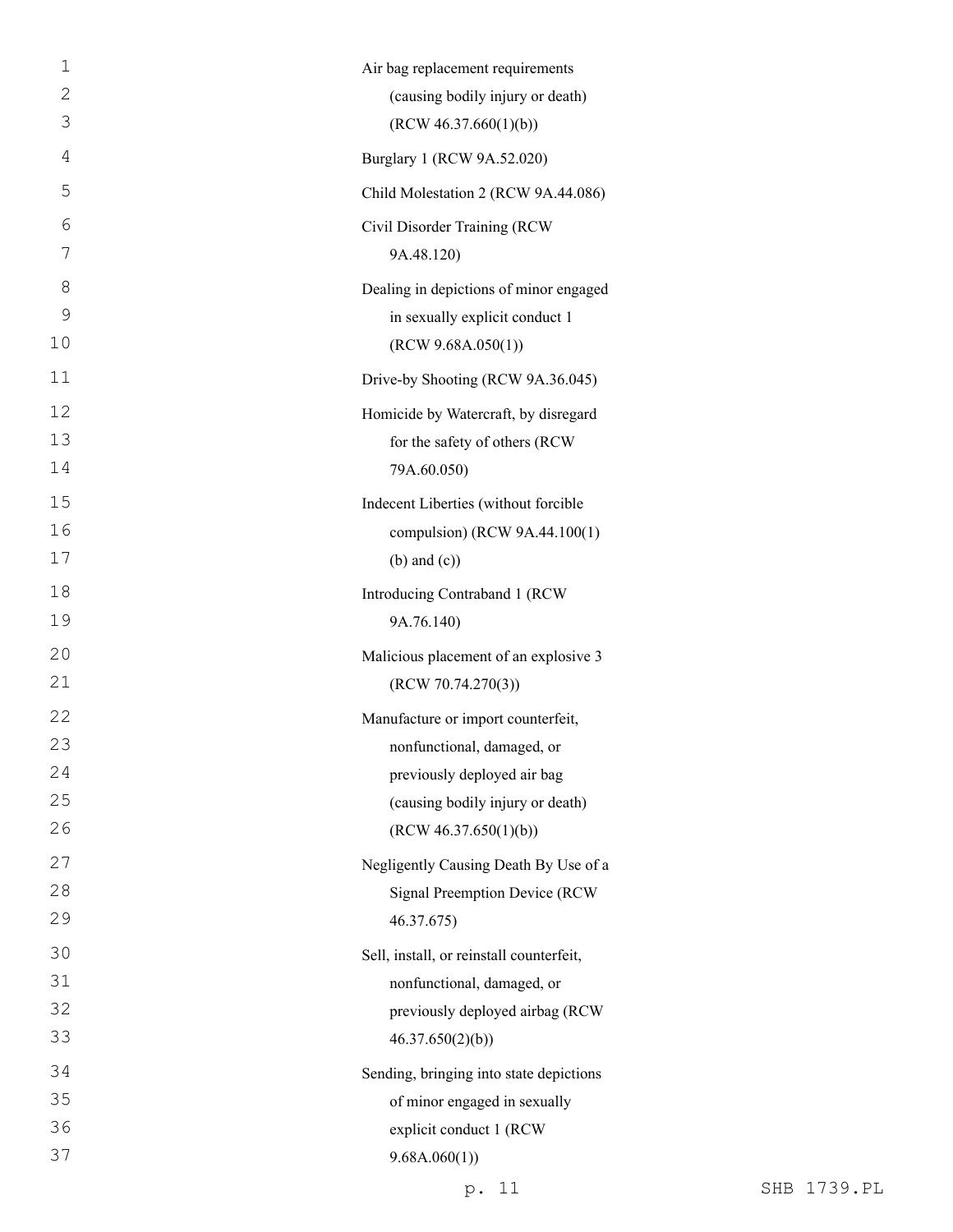| 1  |    | Unlawful Possession of a Firearm in the |
|----|----|-----------------------------------------|
| 2  |    | first degree (RCW $9.41.040(1)$ )       |
| 3  |    | Use of a Machine Gun or Bump-fire       |
| 4  |    | Stock in Commission of a Felony         |
| 5  |    | (RCW 9.41.225)                          |
| 6  |    | Vehicular Homicide, by disregard for    |
| 7  |    | the safety of others (RCW               |
| 8  |    | 46.61.520                               |
| 9  | VI | Bail Jumping with Murder 1 (RCW         |
| 10 |    | 9A.76.170(3)(a)                         |
| 11 |    | Bribery (RCW 9A.68.010)                 |
| 12 |    | Incest 1 (RCW $9A.64.020(1)$ )          |
| 13 |    | Intimidating a Judge (RCW 9A.72.160)    |
| 14 |    | Intimidating a Juror/Witness (RCW       |
| 15 |    | 9A.72.110, 9A.72.130)                   |
| 16 |    | Malicious placement of an imitation     |
| 17 |    | device 2 (RCW 70.74.272(1)(b))          |
| 18 |    | Possession of Depictions of a Minor     |
| 19 |    | Engaged in Sexually Explicit            |
| 20 |    | Conduct 1 (RCW 9.68A.070(1))            |
| 21 |    | Rape of a Child 3 (RCW 9A.44.079)       |
| 22 |    | Theft of a Firearm (RCW 9A.56.300)      |
| 23 |    | Theft from a Vulnerable Adult 1 (RCW    |
| 24 |    | 9A.56.400(1)                            |
| 25 |    | Unlawful Storage of Ammonia (RCW        |
| 26 |    | 69.55.020                               |
| 27 | V  | Abandonment of Dependent Person 2       |
| 28 |    | (RCW 9A.42.070)                         |
| 29 |    | Advancing money or property for         |
| 30 |    | extortionate extension of credit        |
| 31 |    | (RCW 9A.82.030)                         |
| 32 |    | Air bag diagnostic systems (RCW         |
| 33 |    | 46.37.660(2)(c)                         |
| 34 |    | Air bag replacement requirements        |
| 35 |    | (RCW 46.37.660(1)(c))                   |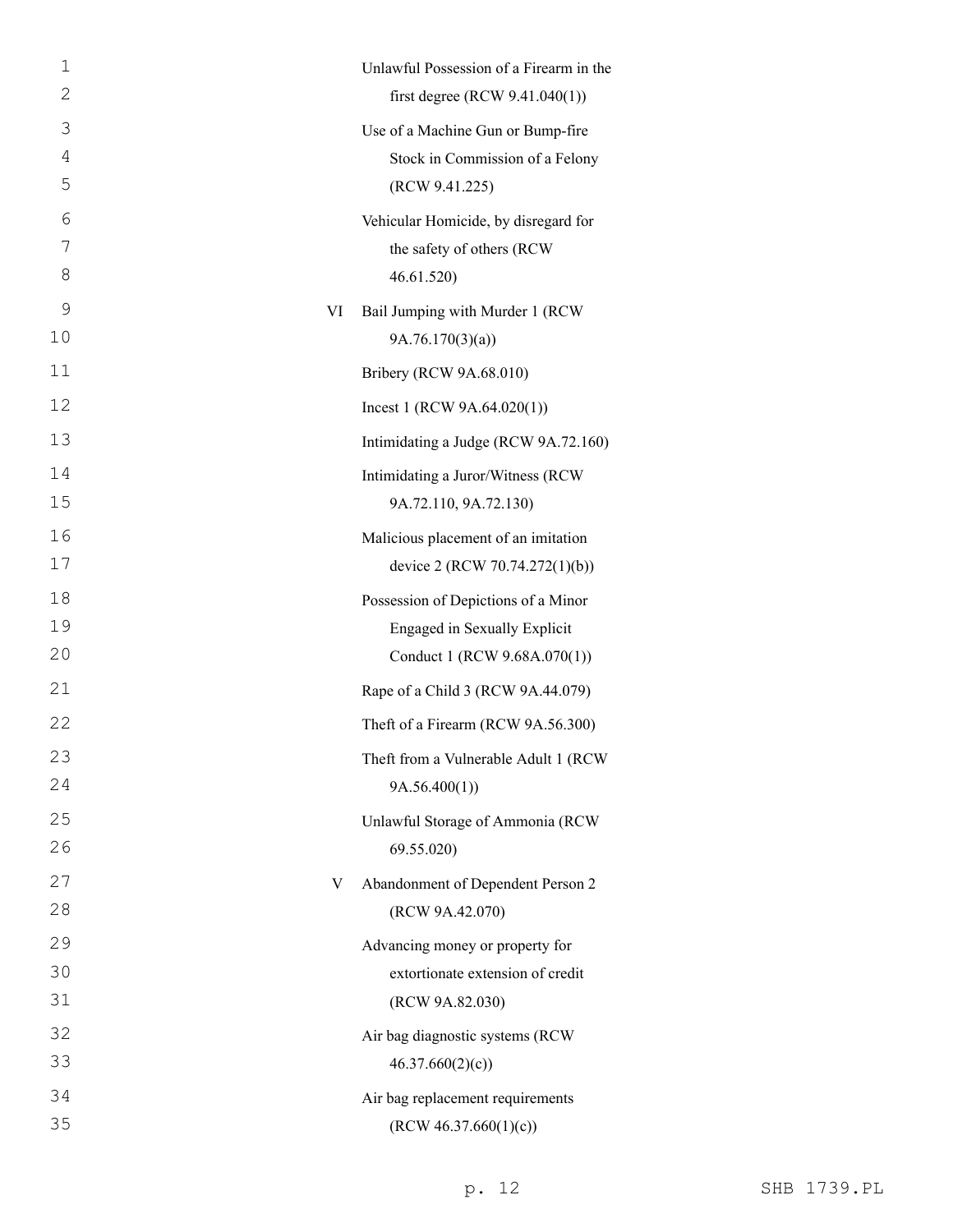| 1  | Bail Jumping with class A Felony      |
|----|---------------------------------------|
| 2  | (RCW 9A.76.170(3)(b))                 |
| 3  | Child Molestation 3 (RCW 9A.44.089)   |
| 4  | Criminal Mistreatment 2 (RCW          |
| 5  | 9A.42.030)                            |
| 6  | Custodial Sexual Misconduct 1 (RCW    |
| 7  | 9A.44.160)                            |
| 8  | Dealing in Depictions of Minor        |
| 9  | Engaged in Sexually Explicit          |
| 10 | Conduct 2 (RCW 9.68A.050(2))          |
| 11 | Domestic Violence Court Order         |
| 12 | Violation (RCW 10.99.040,             |
| 13 | 10.99.050, 26.09.300, 26.10.220,      |
| 14 | $((26.26.138))$ $26.26B.050$ ,        |
| 15 | 26.50.110, 26.52.070, or 74.34.145)   |
| 16 | Extortion 1 (RCW 9A.56.120)           |
| 17 | Extortionate Extension of Credit (RCW |
| 18 | 9A.82.020)                            |
| 19 | <b>Extortionate Means to Collect</b>  |
| 20 | Extensions of Credit (RCW             |
| 21 | 9A.82.040)                            |
| 22 | Incest 2 (RCW $9A.64.020(2)$ )        |
| 23 | Kidnapping 2 (RCW 9A.40.030)          |
| 24 | Manufacture or import counterfeit,    |
| 25 | nonfunctional, damaged, or            |
| 26 | previously deployed air bag (RCW      |
| 27 | 46.37.650(1)(c)                       |
| 28 | Perjury 1 (RCW 9A.72.020)             |
| 29 | Persistent prison misbehavior (RCW    |
| 30 | 9.94.070)                             |
| 31 | Possession of a Stolen Firearm (RCW   |
| 32 | 9A.56.310)                            |
| 33 | Rape 3 (RCW 9A.44.060)                |
| 34 | Rendering Criminal Assistance 1 (RCW  |
| 35 | 9A.76.070)                            |

p. 13 SHB 1739.PL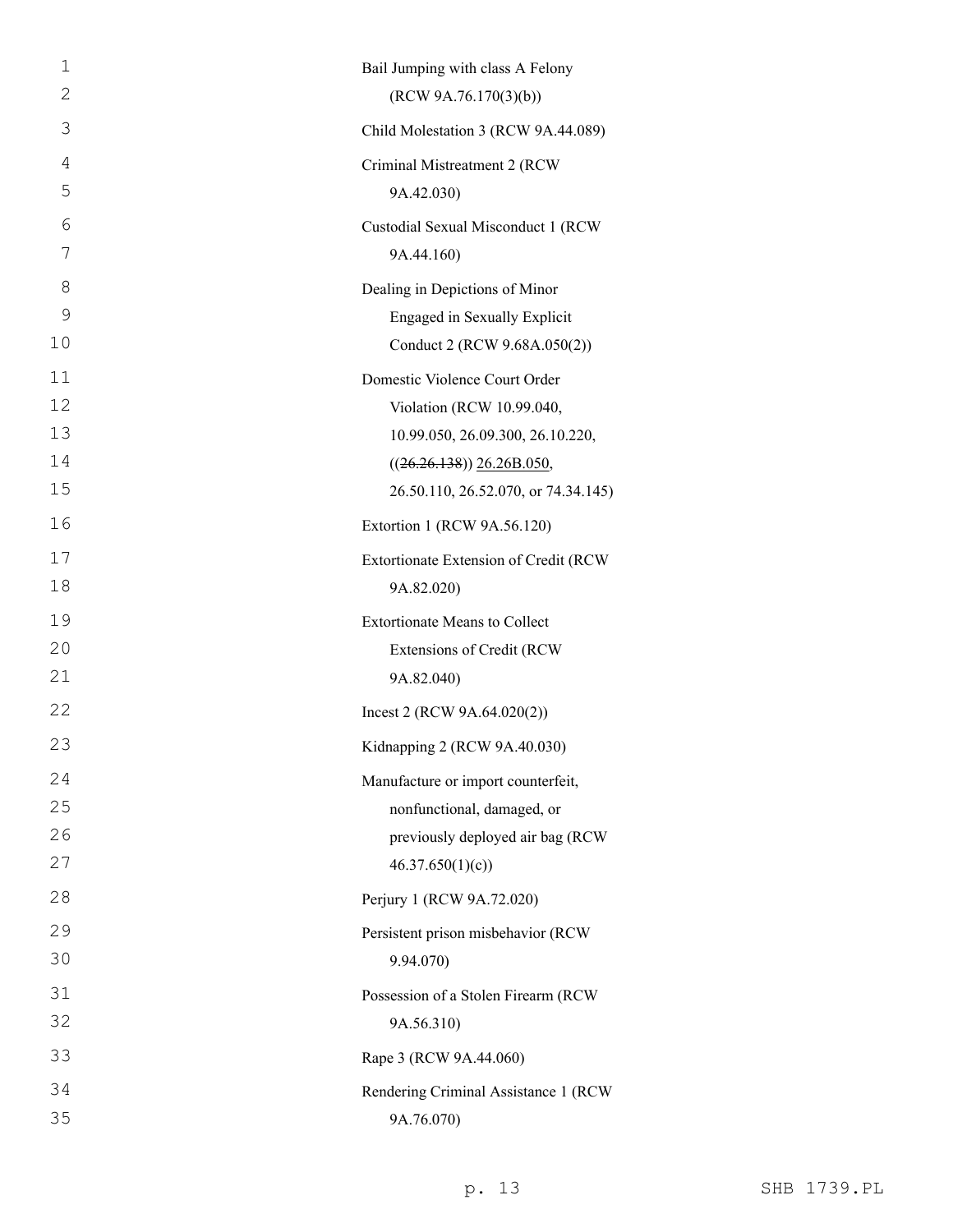| $\mathbf 1$ | Sell, install, or reinstall counterfeit, |
|-------------|------------------------------------------|
| 2           | nonfunctional, damaged, or               |
| 3           | previously deployed airbag (RCW          |
| 4           | 46.37.650(2)(c)                          |
| 5           | Sending, Bringing into State Depictions  |
| 6           | of Minor Engaged in Sexually             |
| 7           | <b>Explicit Conduct 2 (RCW)</b>          |
| 8           | 9.68A.060(2))                            |
| 9           | Sexual Misconduct with a Minor 1         |
| 10          | (RCW 9A.44.093)                          |
| 11          | Sexually Violating Human Remains         |
| 12          | (RCW 9A.44.105)                          |
| 13          | Stalking (RCW 9A.46.110)                 |
| 14          | Taking Motor Vehicle Without             |
| 15          | Permission 1 (RCW 9A.56.070)             |
| 16          | IV<br>Arson 2 (RCW 9A.48.030)            |
| 17          | Assault 2 (RCW 9A.36.021)                |
| 18          | Assault 3 (of a Peace Officer with a     |
| 19          | Projectile Stun Gun) (RCW                |
| 20          | 9A.36.031(1)(h)                          |
| 21          | Assault 4 (third domestic violence       |
| 22          | offense) (RCW 9A.36.041(3))              |
| 23          | Assault by Watercraft (RCW               |
| 24          | 79A.60.060)                              |
| 25          | Bribing a Witness/Bribe Received by      |
| 26          | Witness (RCW 9A.72.090,                  |
| 27          | 9A.72.100)                               |
| 28          | Cheating 1 (RCW 9.46.1961)               |
| 29          | Commercial Bribery (RCW 9A.68.060)       |
| 30          | Counterfeiting (RCW 9.16.035(4))         |
| 31          | Driving While Under the Influence        |
| 32          | (RCW 46.61.502(6))                       |
| 33          | Endangerment with a Controlled           |
| 34          | Substance (RCW 9A.42.100)                |
| 35          | Escape 1 (RCW 9A.76.110)                 |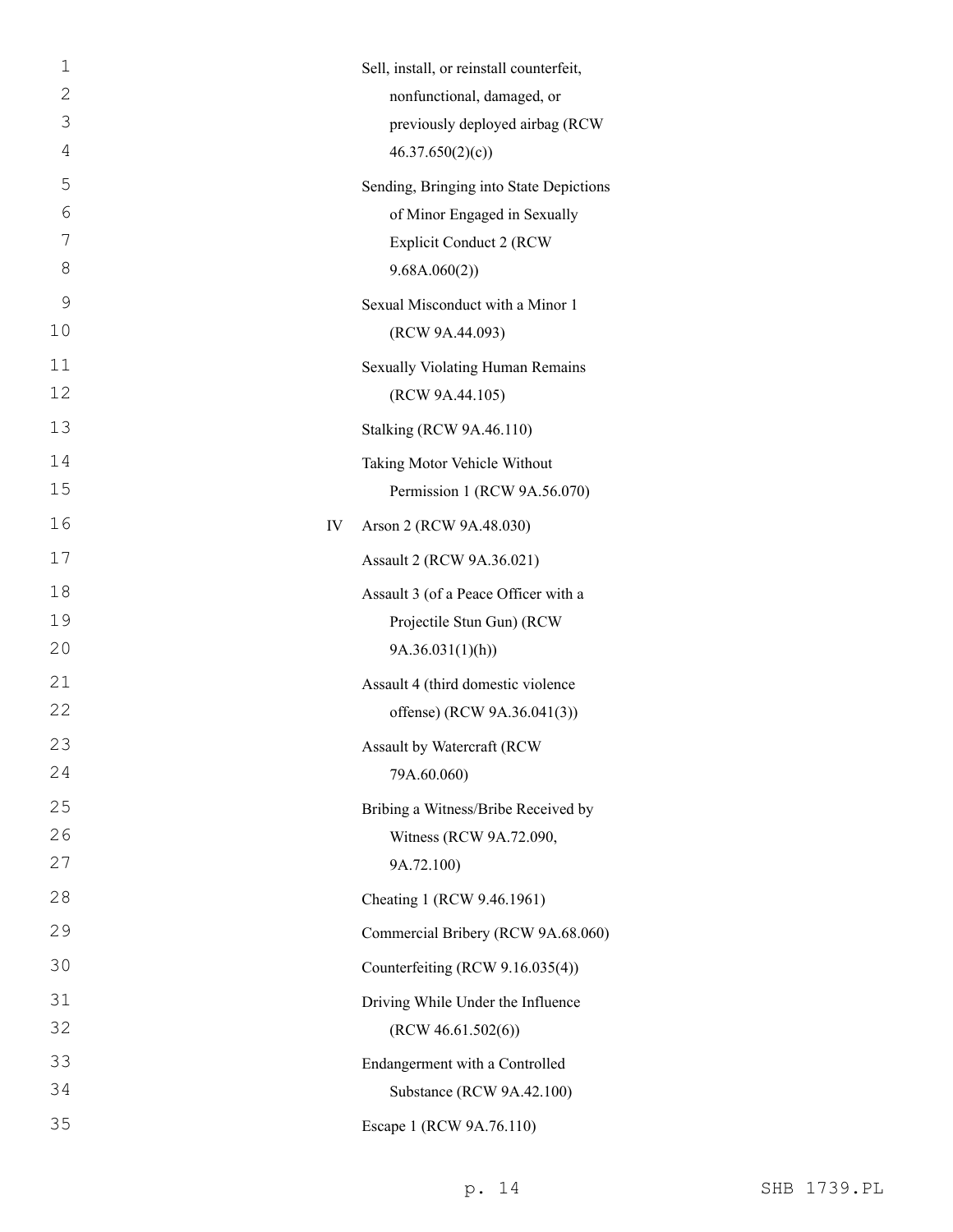| 1  | Hit and Run-Injury (RCW                 |
|----|-----------------------------------------|
| 2  | 46.52.020(4)(b)                         |
| 3  | Hit and Run with Vessel-Injury          |
| 4  | Accident (RCW 79A.60.200(3))            |
| 5  | Identity Theft 1 (RCW 9.35.020(2))      |
| 6  | Indecent Exposure to Person Under Age   |
| 7  | Fourteen (subsequent sex offense)       |
| 8  | (RCW 9A.88.010)                         |
| 9  | Influencing Outcome of Sporting Event   |
| 10 | (RCW 9A.82.070)                         |
| 11 | Malicious Harassment (RCW               |
| 12 | 9A.36.080)                              |
| 13 | Physical Control of a Vehicle While     |
| 14 | Under the Influence (RCW                |
| 15 | 46.61.504(6)                            |
| 16 | Possession of Depictions of a Minor     |
| 17 | Engaged in Sexually Explicit            |
| 18 | Conduct 2 (RCW 9.68A.070(2))            |
| 19 | Residential Burglary (RCW 9A.52.025)    |
| 20 | Robbery 2 (RCW 9A.56.210)               |
| 21 | Theft of Livestock 1 (RCW 9A.56.080)    |
| 22 | Threats to Bomb (RCW 9.61.160)          |
| 23 | Trafficking in Stolen Property 1 (RCW   |
| 24 | 9A.82.050)                              |
| 25 | Unlawful factoring of a credit card or  |
| 26 | payment card transaction (RCW           |
| 27 | 9A.56.290(4)(b)                         |
| 28 | Unlawful transaction of health coverage |
| 29 | as a health care service contractor     |
| 30 | (RCW 48.44.016(3))                      |
| 31 | Unlawful transaction of health coverage |
| 32 | as a health maintenance                 |
| 33 | organization (RCW 48.46.033(3))         |
| 34 | Unlawful transaction of insurance       |
| 35 | business (RCW 48.15.023(3))             |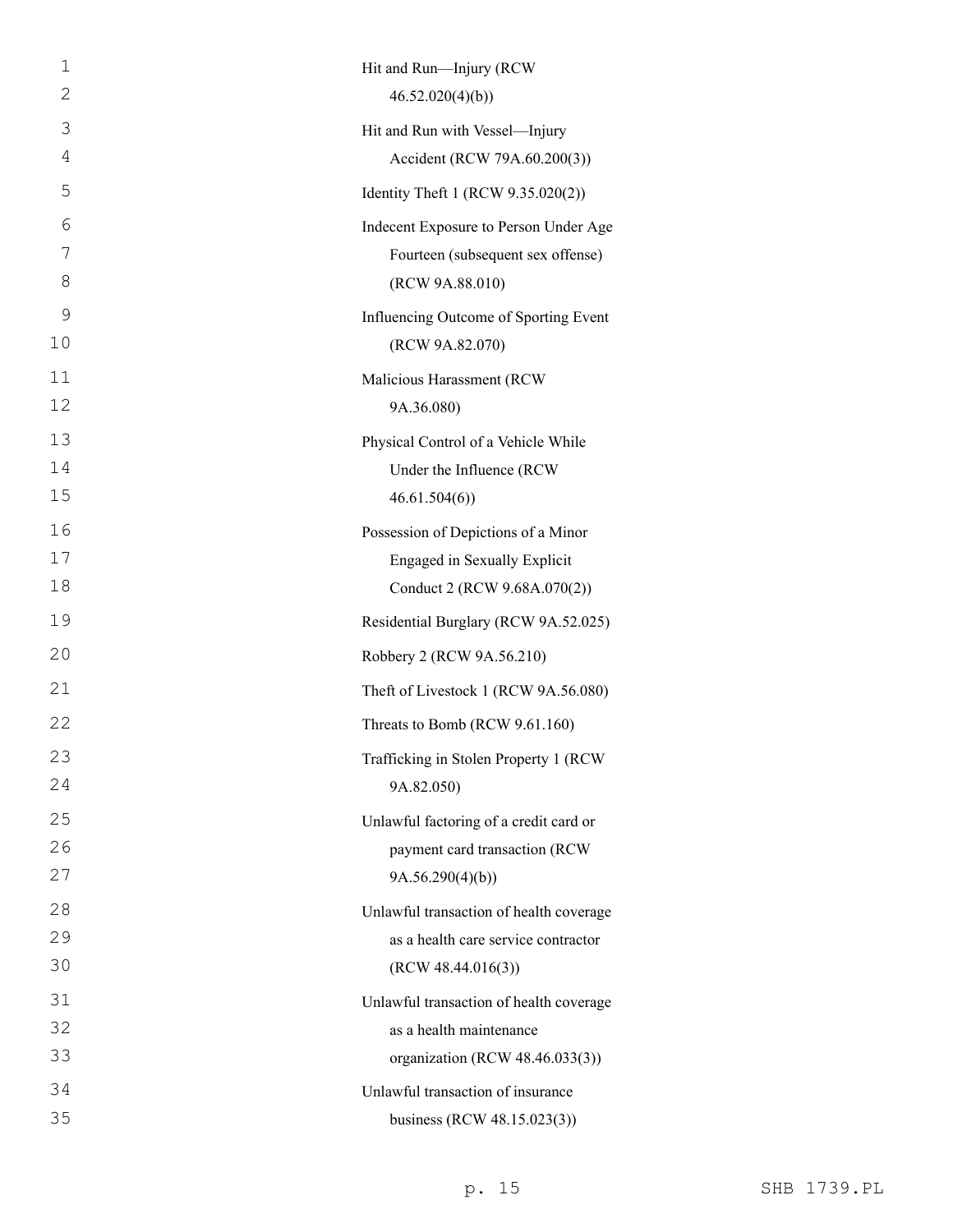| $\mathbf 1$  |   | Unlicensed practice as an insurance     |
|--------------|---|-----------------------------------------|
| $\mathbf{2}$ |   | professional (RCW $48.17.063(2)$ )      |
| 3            |   | Use of Proceeds of Criminal             |
| 4            |   | Profiteering (RCW 9A.82.080 (1)         |
| 5            |   | and $(2)$ )                             |
| 6            |   | Vehicle Prowling 2 (third or subsequent |
| 7            |   | offense) (RCW 9A.52.100(3))             |
| 8            |   | Vehicular Assault, by being under the   |
| 9            |   | influence of intoxicating liquor or     |
| 10           |   | any drug, or by the operation or        |
| 11           |   | driving of a vehicle in a reckless      |
| 12           |   | manner (RCW 46.61.522)                  |
| 13           |   | Viewing of Depictions of a Minor        |
| 14           |   | Engaged in Sexually Explicit            |
| 15           |   | Conduct 1 (RCW 9.68A.075(1))            |
| 16           |   | Willful Failure to Return from Furlough |
| 17           |   | (RCW 72.66.060)                         |
| 18           | Ш | Animal Cruelty 1 (Sexual Conduct or     |
| 19           |   | Contact) (RCW 16.52.205(3))             |
| 20           |   | Assault 3 (Except Assault 3 of a Peace  |
| 21           |   | Officer With a Projectile Stun Gun)     |
| 22           |   | (RCW 9A.36.031 except subsection        |
| 23           |   | (1)(h))                                 |
| 24           |   | Assault of a Child 3 (RCW 9A.36.140)    |
| 25           |   | Bail Jumping with class B or C Felony   |
| 26           |   | (RCW 9A.76.170(3)(c))                   |
| 27           |   | Burglary 2 (RCW 9A.52.030)              |
| 28           |   | Communication with a Minor for          |
| 29           |   | <b>Immoral Purposes (RCW)</b>           |
| 30           |   | 9.68A.090)                              |
| 31           |   | Criminal Gang Intimidation (RCW         |
| 32           |   | 9A.46.120)                              |
| 33           |   | Custodial Assault (RCW 9A.36.100)       |
| 34           |   | Cyberstalking (subsequent conviction or |
| 35           |   | threat of death) (RCW $9.61.260(3)$ )   |
| 36           |   | Escape 2 (RCW 9A.76.120)                |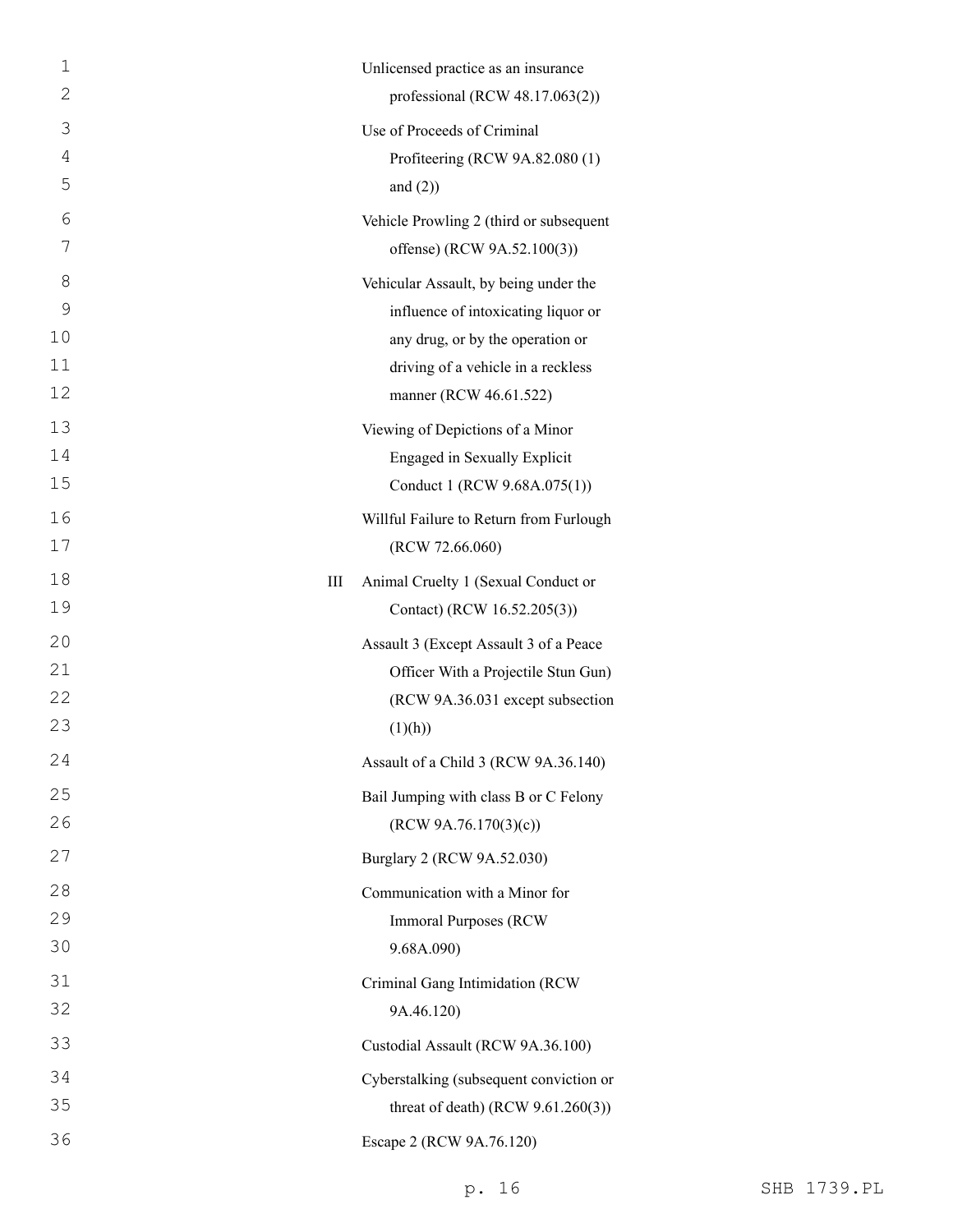| $\mathbf{1}$   | Extortion 2 (RCW 9A.56.130)             |
|----------------|-----------------------------------------|
| $\overline{2}$ | Harassment (RCW 9A.46.020)              |
| 3              | Intimidating a Public Servant (RCW      |
| 4              | 9A.76.180)                              |
| 5              | Introducing Contraband 2 (RCW           |
| 6              | 9A.76.150)                              |
| 7              | Malicious Injury to Railroad Property   |
| $8\,$          | (RCW 81.60.070)                         |
| 9              | Manufacture of Untraceable Firearm      |
| 10             | with Intent to Sell (RCW 9.41.190)      |
| 11             | Manufacture or Assembly of an           |
| 12             | Undetectable Firearm or                 |
| 13             | Untraceable Firearm (section 2 of       |
| 14             | this act)                               |
| 15             | Mortgage Fraud (RCW 19.144.080)         |
| 16             | Negligently Causing Substantial Bodily  |
| 17             | Harm By Use of a Signal                 |
| 18             | Preemption Device (RCW                  |
| 19             | 46.37.674)                              |
| 20             | Organized Retail Theft 1 (RCW           |
| 21             | 9A.56.350(2)                            |
| 22             | Perjury 2 (RCW 9A.72.030)               |
| 23             | Possession of Incendiary Device (RCW    |
| 24             | 9.40.120)                               |
| 25             | Possession of Machine Gun, Bump-fire    |
| 26             | Stock, Undetectable Firearm, or         |
| 27             | Short-Barreled Shotgun or Rifle         |
| 28             | (RCW 9.41.190)                          |
| 29             | Promoting Prostitution 2 (RCW           |
| 30             | 9A.88.080)                              |
| 31             | Retail Theft with Special Circumstances |
| 32             | 1 (RCW 9A.56.360(2))                    |
| 33             | Securities Act violation (RCW           |
| 34             | 21.20.400)                              |
| 35             | Tampering with a Witness (RCW           |
| 36             | 9A.72.120)                              |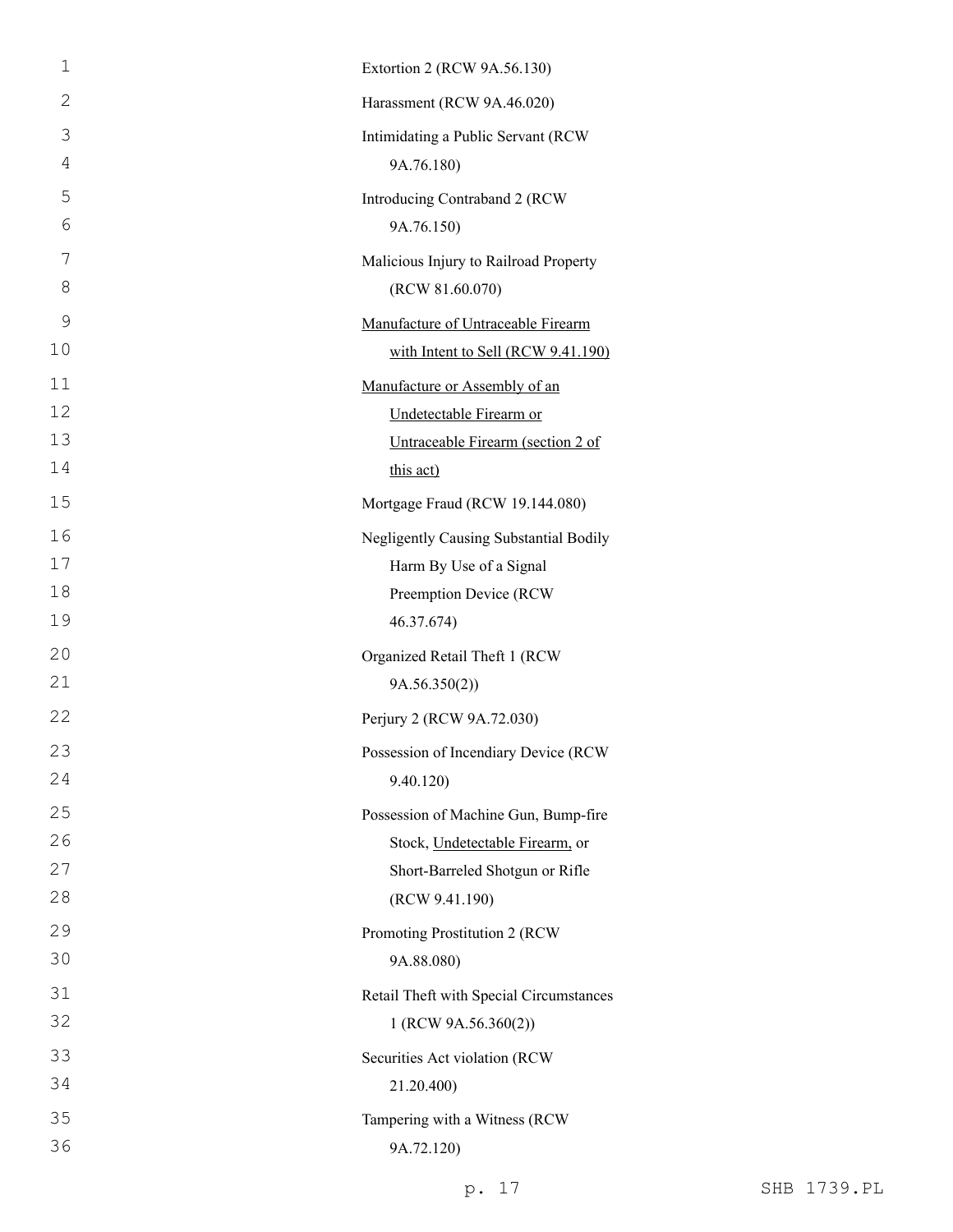| $\mathbf{1}$ | Telephone Harassment (subsequent                    |
|--------------|-----------------------------------------------------|
| $\mathbf{2}$ | conviction or threat of death) (RCW                 |
| 3            | 9.61.230(2)                                         |
| 4            | Theft of Livestock 2 (RCW 9A.56.083)                |
| 5            | Theft with the Intent to Resell 1 (RCW              |
| 6            | 9A.56.340(2)                                        |
| 7            | Trafficking in Stolen Property 2 (RCW               |
| 8            | 9A.82.055)                                          |
| 9            | Unlawful Hunting of Big Game 1 (RCW                 |
| 10           | 77.15.410(3)(b)                                     |
| 11           | Unlawful Imprisonment (RCW                          |
| 12           | 9A.40.040)                                          |
| 13           | Unlawful Misbranding of ((Food)) Fish               |
| 14           | or Shellfish 1 (RCW 77.140.060(3))                  |
| 15           | Unlawful possession of firearm in the               |
| 16           | second degree (RCW 9.41.040(2))                     |
| 17           | Unlawful Taking of Endangered Fish or               |
| 18           | Wildlife 1 (RCW 77.15.120(3)(b))                    |
| 19           | Unlawful Trafficking in Fish, Shellfish,            |
| 20           | or Wildlife 1 (RCW                                  |
| 21           | 77.15.260(3)(b)                                     |
| 22           | Unlawful Use of a Nondesignated                     |
| 23           | Vessel (RCW 77.15.530(4))                           |
| 24           | Vehicular Assault, by the operation or              |
| 25           | driving of a vehicle with disregard                 |
| 26           | for the safety of others (RCW                       |
| 27           | 46.61.522)                                          |
| 28           | Willful Failure to Return from Work                 |
| 29           | Release (RCW 72.65.070)                             |
| 30           | Commercial Fishing Without a License<br>$_{\rm II}$ |
| 31           | 1 (RCW 77.15.500(3)(b))                             |
| 32           | Computer Trespass 1 (RCW 9A.90.040)                 |
| 33           | Counterfeiting (RCW 9.16.035(3))                    |
| 34           | Electronic Data Service Interference                |
| 35           | (RCW 9A.90.060)                                     |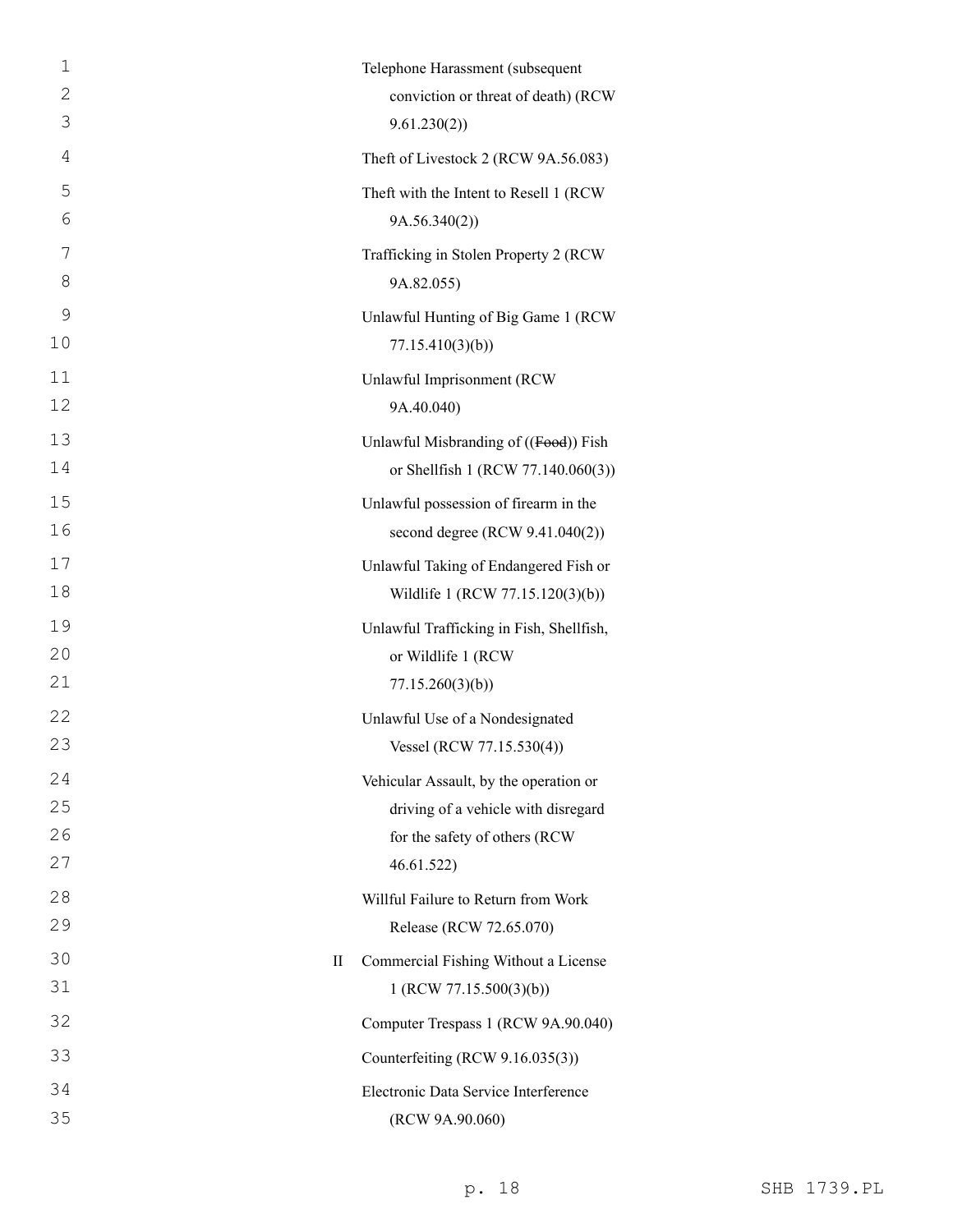| $\mathbf 1$ | Electronic Data Tampering 1 (RCW        |
|-------------|-----------------------------------------|
| 2           | 9A.90.080)                              |
| 3           | Electronic Data Theft (RCW 9A.90.100)   |
| 4           | Engaging in Fish Dealing Activity       |
| 5           | Unlicensed 1 (RCW 77.15.620(3))         |
| 6           | Escape from Community Custody           |
| 7           | (RCW 72.09.310)                         |
| 8           | Failure to Register as a Sex Offender   |
| 9           | (second or subsequent offense)          |
| 10          | (RCW 9A.44.130 prior to June 10,        |
| 11          | 2010, and RCW 9A.44.132)                |
| 12          | Health Care False Claims (RCW           |
| 13          | 48.80.030)                              |
| 14          | Identity Theft 2 (RCW 9.35.020(3))      |
| 15          | Improperly Obtaining Financial          |
| 16          | Information (RCW 9.35.010)              |
| 17          | Malicious Mischief 1 (RCW 9A.48.070)    |
| 18          | Organized Retail Theft 2 (RCW           |
| 19          | 9A.56.350(3)                            |
| 20          | Possession of Stolen Property 1 (RCW    |
| 21          | 9A.56.150)                              |
| 22          | Possession of a Stolen Vehicle (RCW     |
| 23          | 9A.56.068)                              |
| 24          | Retail Theft with Special Circumstances |
| 25          | 2 (RCW 9A.56.360(3))                    |
| 26          | Scrap Processing, Recycling, or         |
| 27          | Supplying Without a License             |
| 28          | (second or subsequent offense)          |
| 29          | (RCW 19.290.100)                        |
| 30          | Theft 1 (RCW 9A.56.030)                 |
| 31          | Theft of a Motor Vehicle (RCW           |
| 32          | 9A.56.065)                              |
| 33          | Theft of Rental, Leased, Lease-         |
| 34          | purchased, or Loaned Property           |
| 35          | (valued at five thousand dollars or     |
| 36          | more) (RCW 9A.56.096(5)(a))             |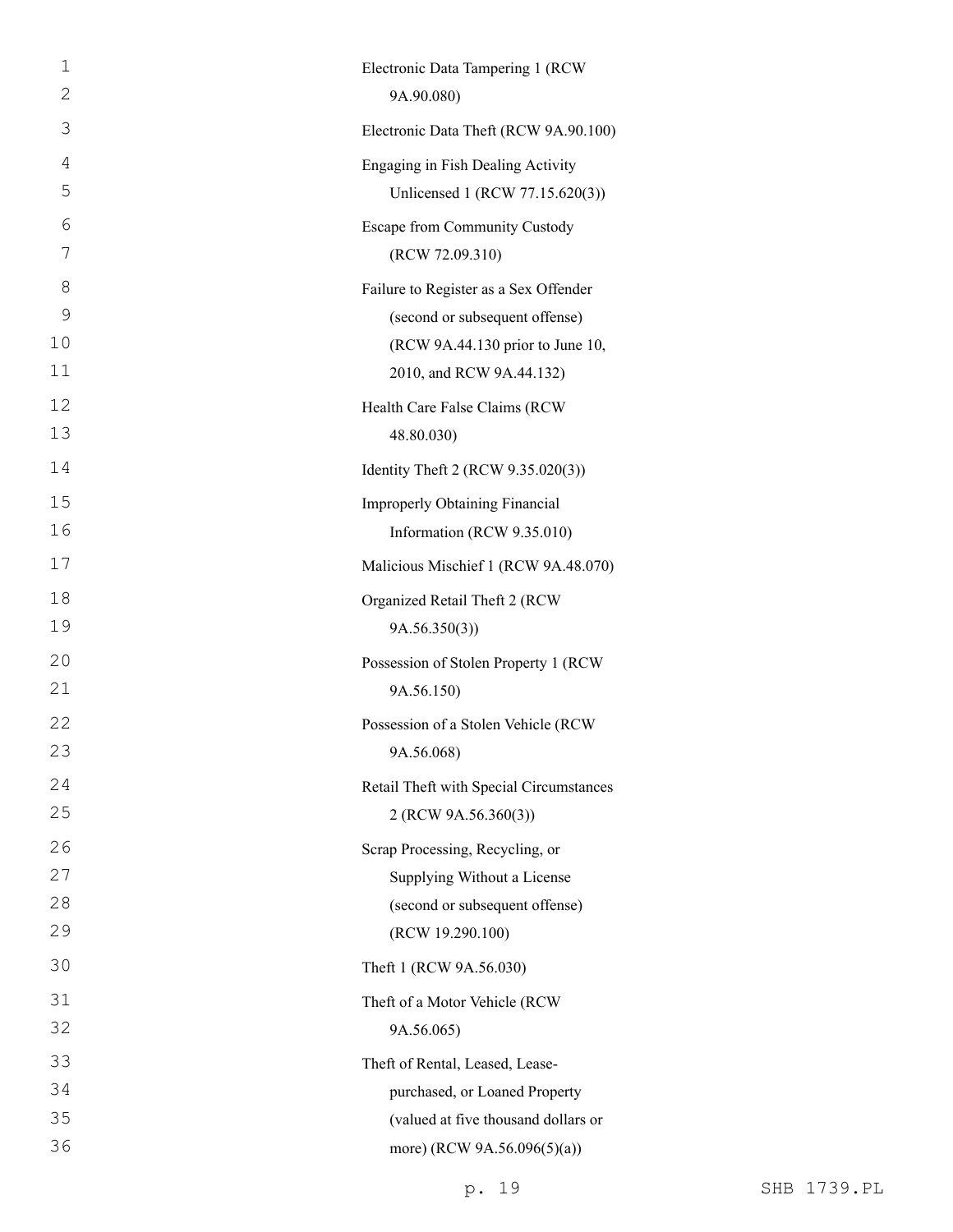| 1  |   | Theft with the Intent to Resell 2 (RCW)  |
|----|---|------------------------------------------|
| 2  |   | 9A.56.340(3)                             |
| 3  |   | Trafficking in Insurance Claims (RCW     |
| 4  |   | 48.30A.015)                              |
| 5  |   | Unlawful factoring of a credit card or   |
| 6  |   | payment card transaction (RCW            |
| 7  |   | 9A.56.290(4)(a)                          |
| 8  |   | Unlawful Participation of Non-Indians    |
| 9  |   | in Indian Fishery (RCW                   |
| 10 |   | 77.15.570(2)                             |
| 11 |   | Unlawful Practice of Law (RCW            |
| 12 |   | 2.48.180)                                |
| 13 |   | Unlawful Purchase or Use of a License    |
| 14 |   | (RCW 77.15.650(3)(b))                    |
| 15 |   | Unlawful Trafficking in Fish, Shellfish, |
| 16 |   | or Wildlife 2 (RCW                       |
| 17 |   | 77.15.260(3)(a)                          |
| 18 |   | Unlicensed Practice of a Profession or   |
| 19 |   | Business (RCW 18.130.190(7))             |
| 20 |   | Voyeurism 1 (RCW 9A.44.115)              |
| 21 | L | Attempting to Elude a Pursuing Police    |
| 22 |   | Vehicle (RCW 46.61.024)                  |
| 23 |   | False Verification for Welfare (RCW      |
| 24 |   | 74.08.055)                               |
| 25 |   | Forgery (RCW 9A.60.020)                  |
| 26 |   | Fraudulent Creation or Revocation of a   |
| 27 |   | Mental Health Advance Directive          |
| 28 |   | (RCW 9A.60.060)                          |
| 29 |   | Malicious Mischief 2 (RCW 9A.48.080)     |
| 30 |   | Mineral Trespass (RCW 78.44.330)         |
| 31 |   | Possession of Stolen Property 2 (RCW     |
| 32 |   | 9A.56.160)                               |
| 33 |   | Reckless Burning 1 (RCW 9A.48.040)       |
| 34 |   | Spotlighting Big Game 1 (RCW             |
| 35 |   | 77.15.450(3)(b)                          |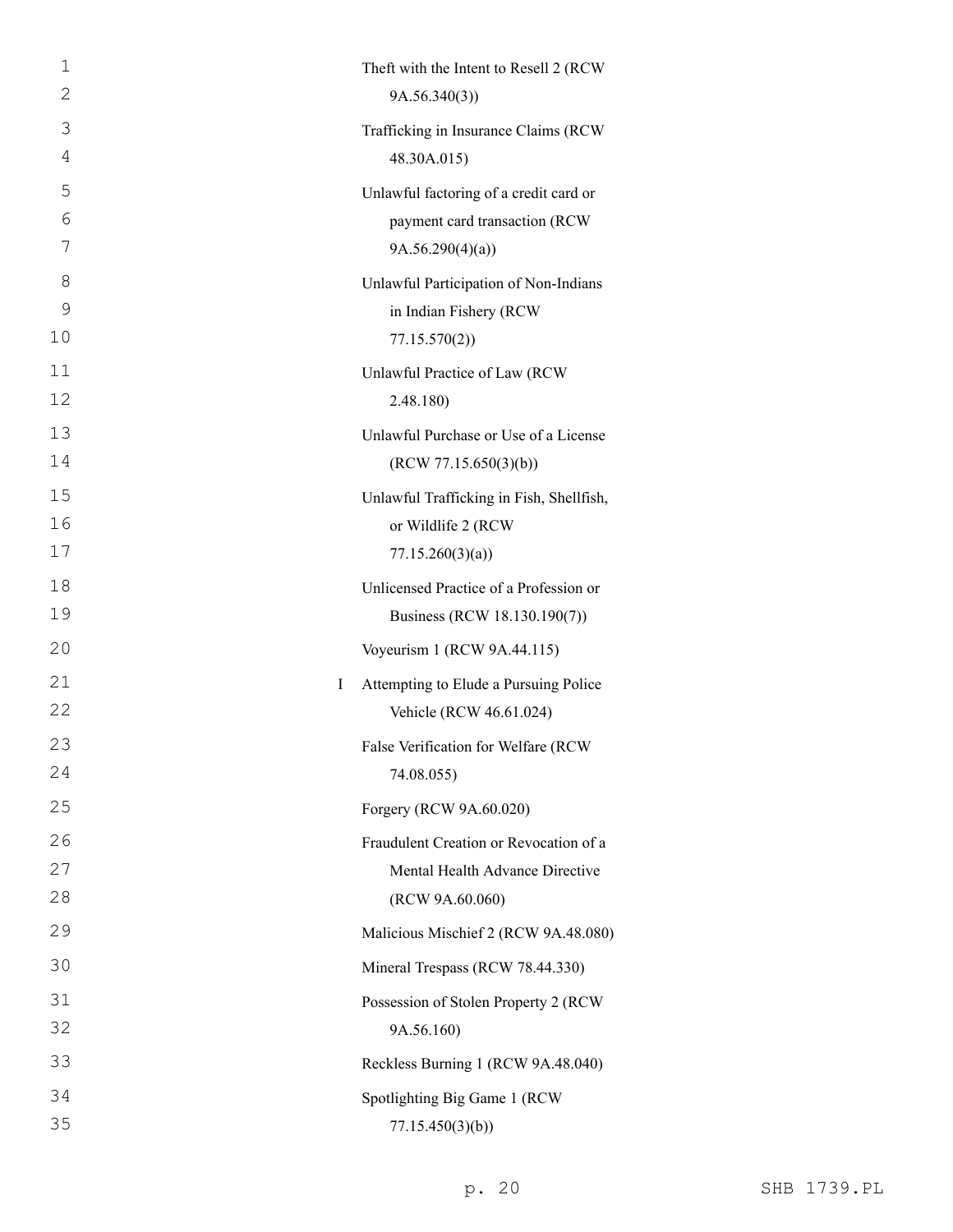| 1  | Suspension of Department Privileges 1 |
|----|---------------------------------------|
| 2  | (RCW 77.15.670(3)(b))                 |
| 3  | Taking Motor Vehicle Without          |
| 4  | Permission 2 (RCW 9A.56.075)          |
| 5  | Theft 2 (RCW 9A.56.040)               |
| 6  | Theft from a Vulnerable Adult 2 (RCW  |
| 7  | 9A.56.400(2))                         |
| 8  | Theft of Rental, Leased, Lease-       |
| 9  | purchased, or Loaned Property         |
| 10 | (valued at seven hundred fifty        |
| 11 | dollars or more but less than five    |
| 12 | thousand dollars) (RCW                |
| 13 | 9A.56.096(5)(b)                       |
| 14 | Transaction of insurance business     |
| 15 | beyond the scope of licensure         |
| 16 | (RCW 48.17.063)                       |
| 17 | Unlawful Fish and Shellfish Catch     |
| 18 | Accounting (RCW 77.15.630(3)(b))      |
| 19 | Unlawful Issuance of Checks or Drafts |
| 20 | (RCW 9A.56.060)                       |
| 21 | Unlawful Possession of Fictitious     |
| 22 | Identification (RCW 9A.56.320)        |
| 23 | Unlawful Possession of Instruments of |
| 24 | Financial Fraud (RCW 9A.56.320)       |
| 25 | Unlawful Possession of Payment        |
| 26 | Instruments (RCW 9A.56.320)           |
| 27 | Unlawful Possession of a Personal     |
| 28 | Identification Device (RCW            |
| 29 | 9A.56.320)                            |
| 30 | Unlawful Production of Payment        |
| 31 | Instruments (RCW 9A.56.320)           |
| 32 | Unlawful Releasing, Planting,         |
| 33 | Possessing, or Placing Deleterious    |
| 34 | Exotic Wildlife (RCW                  |
| 35 | 77.15.250(2)(b)                       |